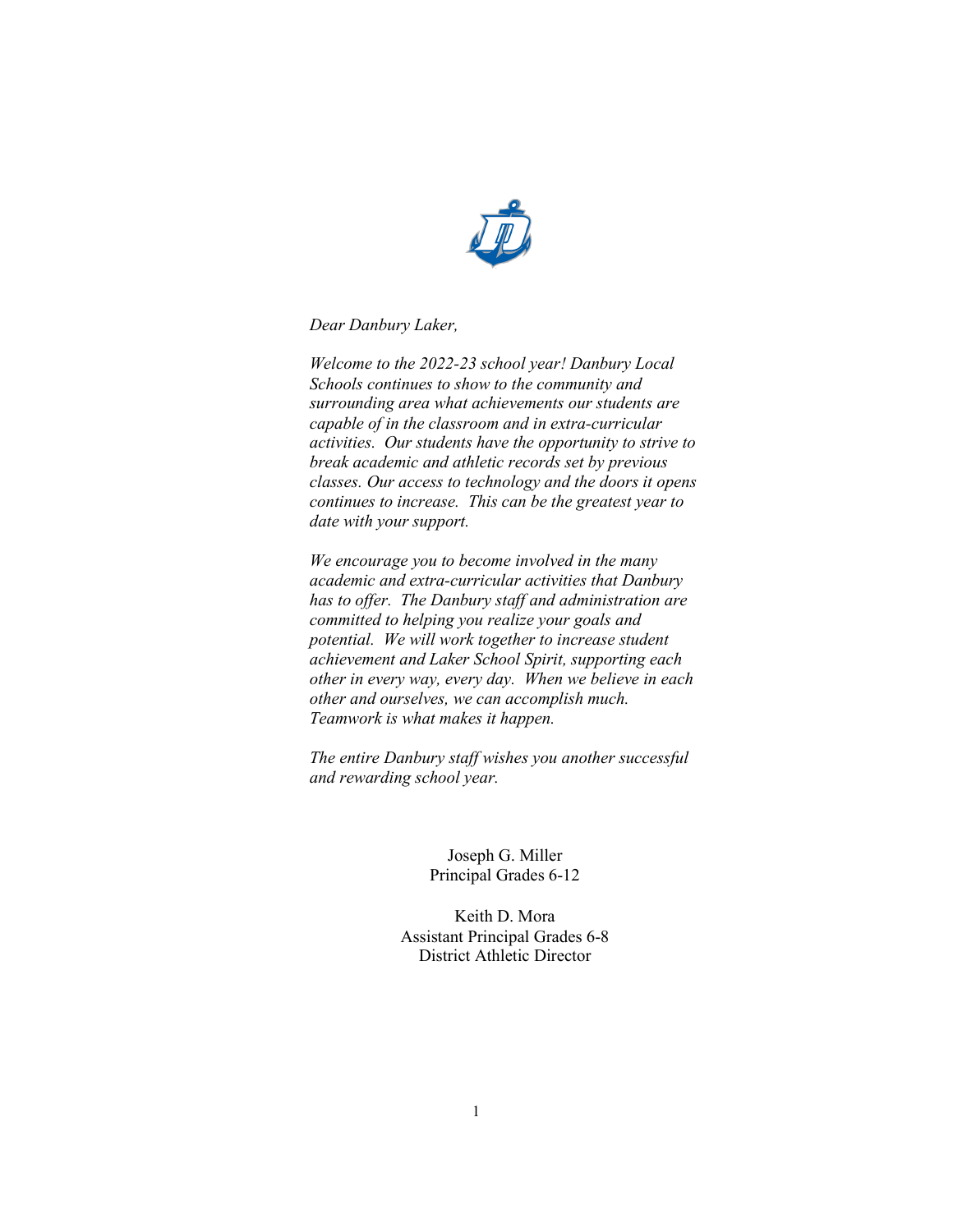

# **DANBURY MIDDLE SCHOOL**

## **STUDENT HANDBOOK**

9451 E. Harbor Road Lakeside-Marblehead, Ohio 43440

> (419) 798-2258 Fax (419) 798-2259

# *HOME OF THE LAKERS*

# This agenda belongs to:

<span id="page-1-0"></span>

| <b>NAME</b>                                                                                 |                                                   |
|---------------------------------------------------------------------------------------------|---------------------------------------------------|
| <b>ADDRESS</b>                                                                              |                                                   |
| CITY/TOWN                                                                                   | ZIP CODE <u>______</u>                            |
| PHONE                                                                                       |                                                   |
| STUDENT NO.                                                                                 |                                                   |
| PLEASE NOTE: The front cover is sensitive to extreme heat. Do not leave in direct sunlight! | Printed on recyclable paper $\overline{\text{C}}$ |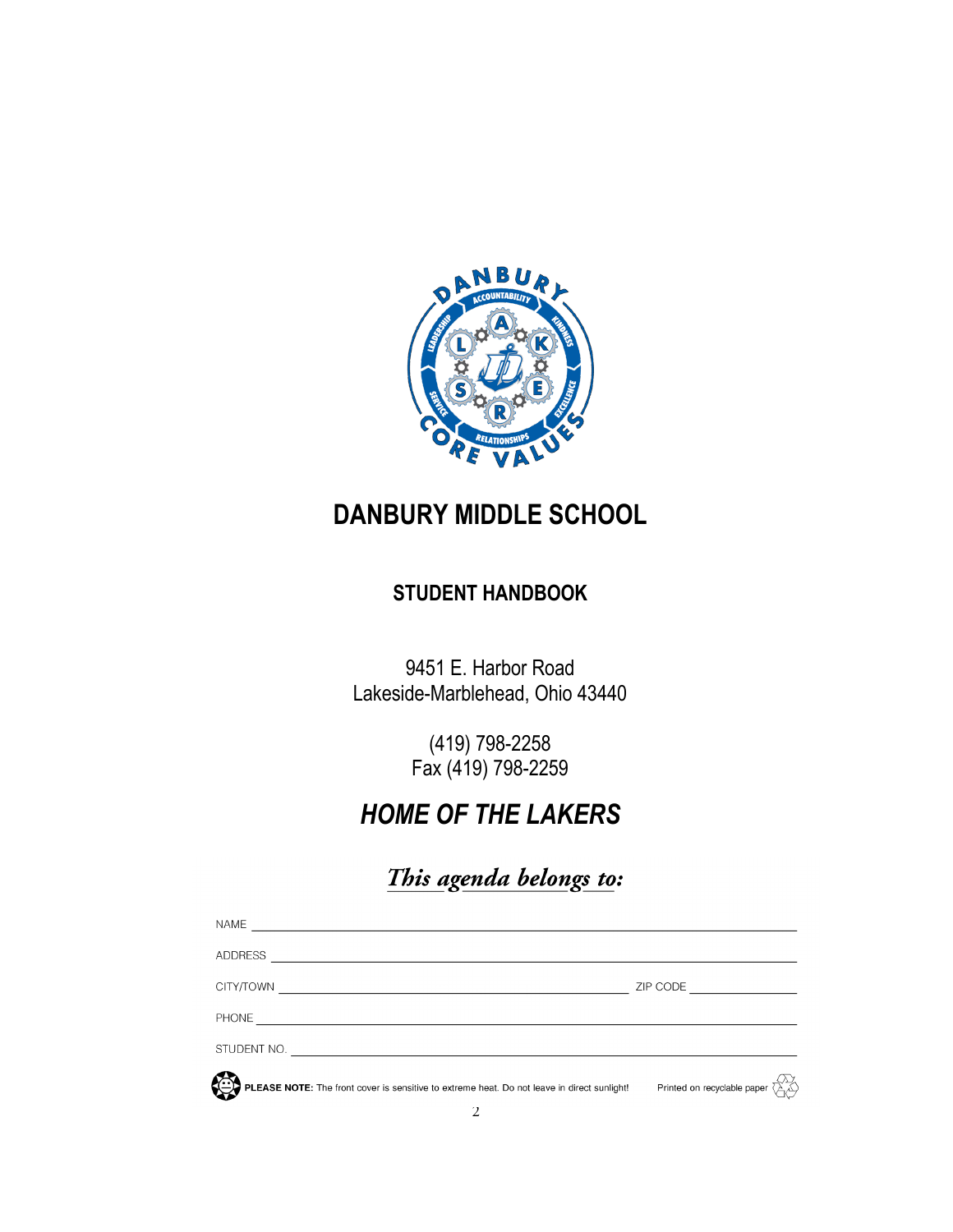## <span id="page-2-0"></span>**MIDDLE SCHOOL BELL SCHEDULE GRADE 6-8 BELL SCHEDULES**

## **MIDDLE SCHOOL BLUE DAY SCHEDULE (MONDAYS, WEDNESDAYS)**

| <b>HOMEROOM</b> | $7:30 - 7:49$  |
|-----------------|----------------|
| <b>BLOCK</b>    | $7:49 - 9:18$  |
| <b>BLOCK</b>    | $9:21 - 10:50$ |
| <b>LUNCH</b>    | 10:53-11:23    |
| LEARN           | 11:26-11:56    |
| PERIOD          | 11:59-12:42    |
| PERIOD          | 12:45-1:28     |
| PERIOD (PLAN)   | $1:31 - 2:14$  |
| PERIOD (TEAM)   | $2:17 - 3:00$  |

## **MIDDLE SCHOOL WHITE DAY SCHEDULE (TUESDAYS, THURSDAYS)**

| <b>HOMEROOM</b> | $7:30 - 7:49$  |
|-----------------|----------------|
| PERIOD          | 7:49-8:32      |
| PERIOD          | $8:35 - 9:18$  |
| <b>BLOCK</b>    | $9:21 - 10:50$ |
| <b>LUNCH</b>    | 10:53-11:23    |
| LEARN           | 11:26-11:56    |
| <b>BLOCK</b>    | 11:59-1:28     |
| PERIOD (PLAN)   | $1:31 - 2:14$  |
| PERIOD (TEAM)   | $2:17 - 3:00$  |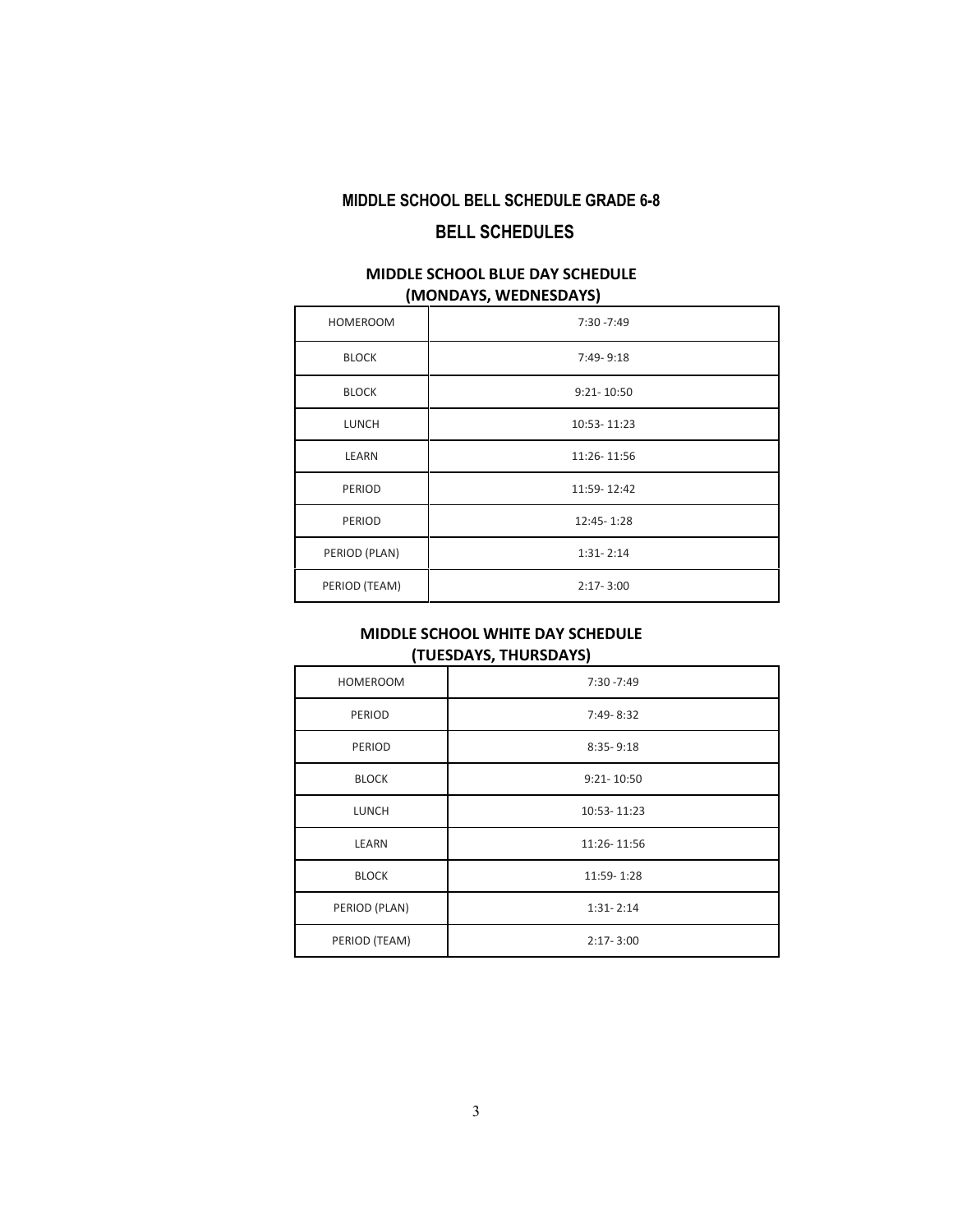| <b>HOMEROOM</b>     | $7:30 - 7:49$  |
|---------------------|----------------|
| PERIOD <sub>1</sub> | 7:49-8:32      |
| PERIOD <sub>2</sub> | $8:35 - 9:18$  |
| BLOCK 3 & 4         | $9:21 - 10:50$ |
| LUNCH               | 10:53-11:23    |
| LEARN               | 11:26-11:56    |
| PERIOD 5            | 11:59-12:42    |
| PERIOD 6            | 12:45-1:28     |
| PERIOD <sub>7</sub> | $1:31 - 2:14$  |
| PERIOD <sub>8</sub> | $2:17 - 3:00$  |

## **MIDDLE SCHOOL FRIDAY SCHEDULE**

## **PEP RALLY SCHEDULE**

<span id="page-3-0"></span>

| Normal Schedule 1 <sup>st</sup> -4 <sup>th</sup> | 7:30-11:56    |
|--------------------------------------------------|---------------|
| PERIOD 5                                         | 11:59-12:34   |
| PERIOD 6                                         | 12:37-1:12    |
| PERIOD <sub>7</sub>                              | $1:15 - 1:51$ |
| PERIOD <sub>8</sub>                              | $1:54 - 2:30$ |
| PEP RALLY                                        | $2:35 - 3:00$ |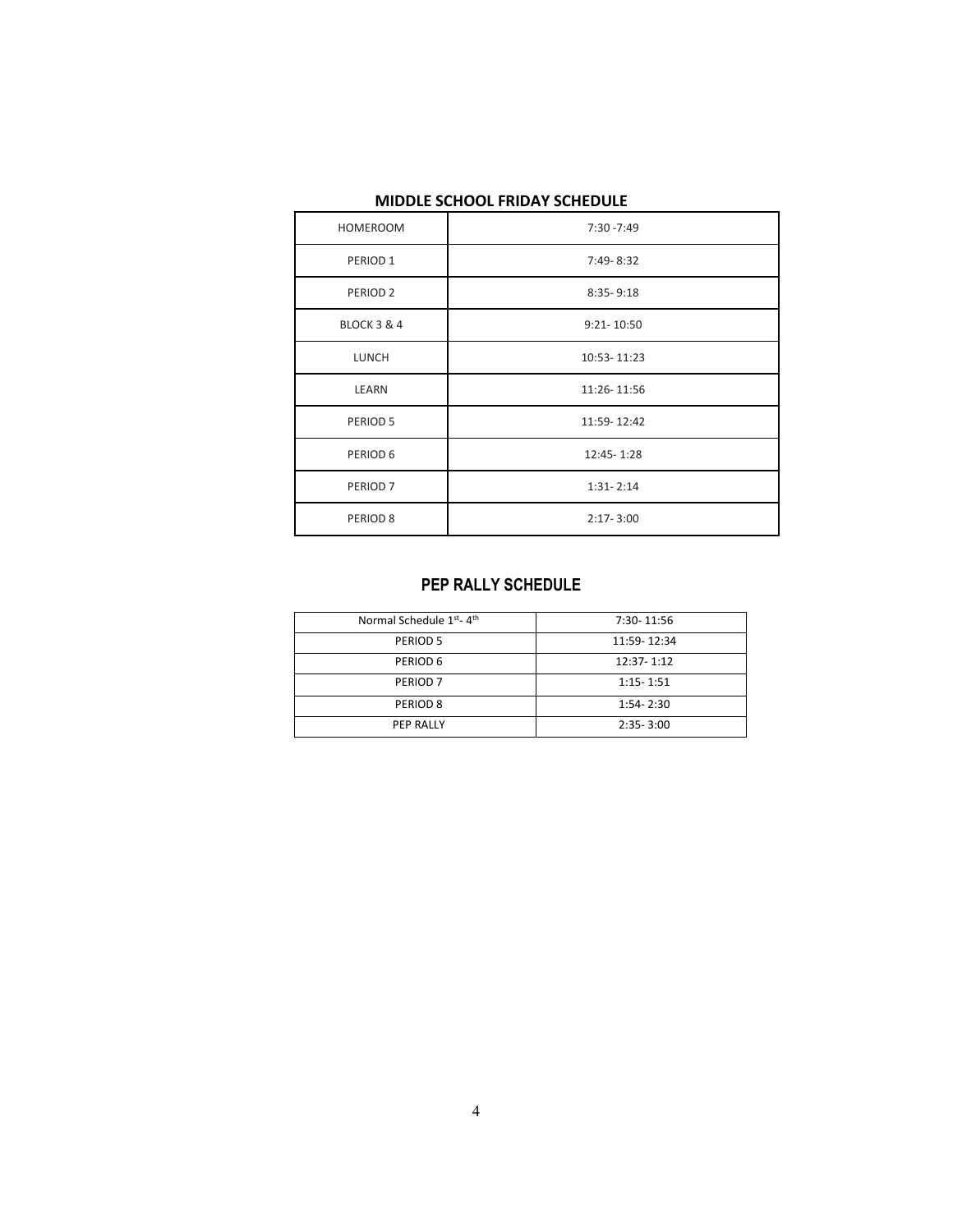<span id="page-4-0"></span>

| PERIOD <sub>1</sub> | $9:30 - 10:08$ |
|---------------------|----------------|
| PERIOD <sub>2</sub> | 10:11-10:45    |
| <b>LUNCH</b>        | 10:48-11:18    |
| PERIOD <sub>3</sub> | 11:21-11:55    |
| PERIOD <sub>4</sub> | 11:58-12:32    |
| PERIOD 5            | 12:35-1:09     |
| PERIOD 6            | $1:12 - 1:46$  |
| PERIOD <sub>7</sub> | $1:49 - 2:23$  |
| PERIOD <sub>8</sub> | $2:26 - 3:00$  |

## **2 HOUR DELAY SCHEDULE**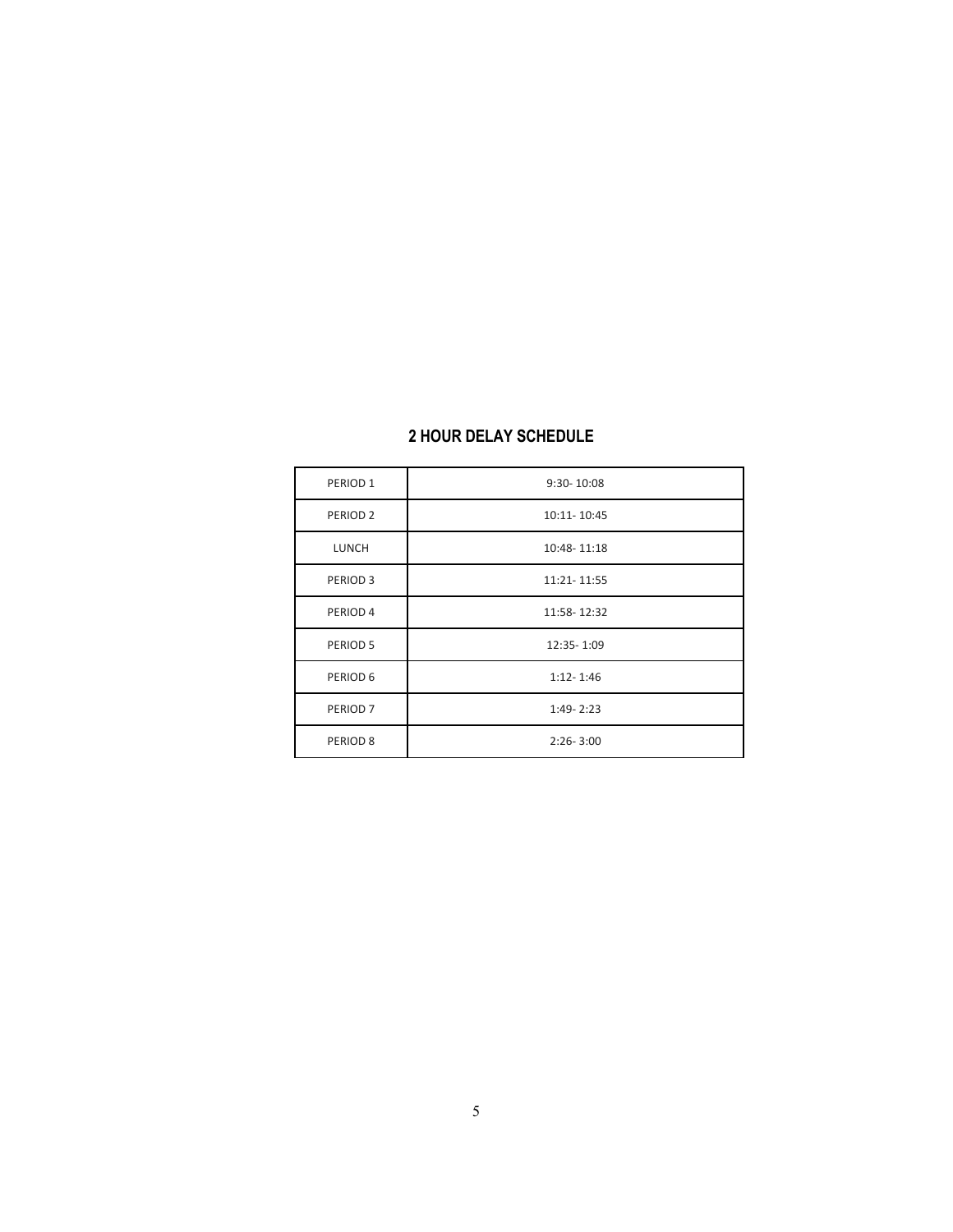#### **NOTICE OF NONDISCRIMINATION AND INFORMATION ON SECTION 504 PROCEDURES**

The Danbury Local School District does not discriminate on the basis of race, color, national origin, sex, disability, or age in its programs and activities. The following person has been designated to handle inquiries regarding the District's nondiscrimination policies:

Mrs. Cari Buehler, Superintendent Danbury Local School District 9451 E. Harbor Road Lakeside-Marblehead, OH 43440 419-798-5185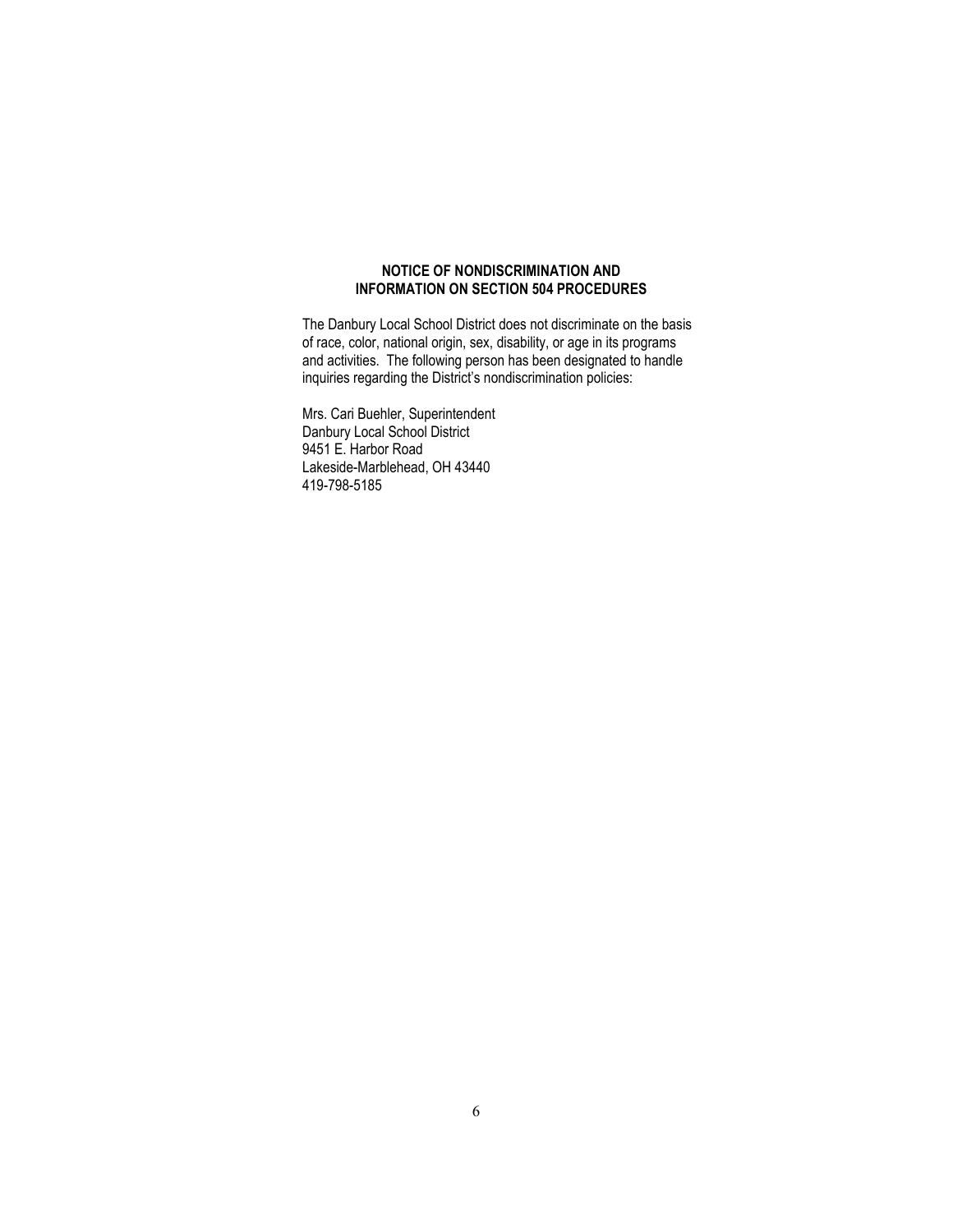## **Table of Contents**

| MIDDLE SCHOOL BELL SCHEDULES3                 |  |
|-----------------------------------------------|--|
|                                               |  |
| MIDDLE SCHOOL BELL SCHEDULE GRADE 6-83        |  |
|                                               |  |
|                                               |  |
|                                               |  |
|                                               |  |
|                                               |  |
| SCHOOL CANCELLATION DUE TO WEATHER OR         |  |
|                                               |  |
|                                               |  |
|                                               |  |
|                                               |  |
|                                               |  |
|                                               |  |
|                                               |  |
|                                               |  |
|                                               |  |
|                                               |  |
|                                               |  |
|                                               |  |
| STUDENT COUNCIL ELIGIBILITY (GRADES 5-8) 13   |  |
|                                               |  |
|                                               |  |
|                                               |  |
| ELIGIBILITY-EXTRA-CURRICULAR ACTIVITIES  15   |  |
|                                               |  |
|                                               |  |
|                                               |  |
|                                               |  |
|                                               |  |
|                                               |  |
|                                               |  |
|                                               |  |
|                                               |  |
|                                               |  |
|                                               |  |
|                                               |  |
| TDAP BOOSTER SHOT/MENINGOCOCCAL VACCINATION18 |  |
|                                               |  |
|                                               |  |
|                                               |  |
|                                               |  |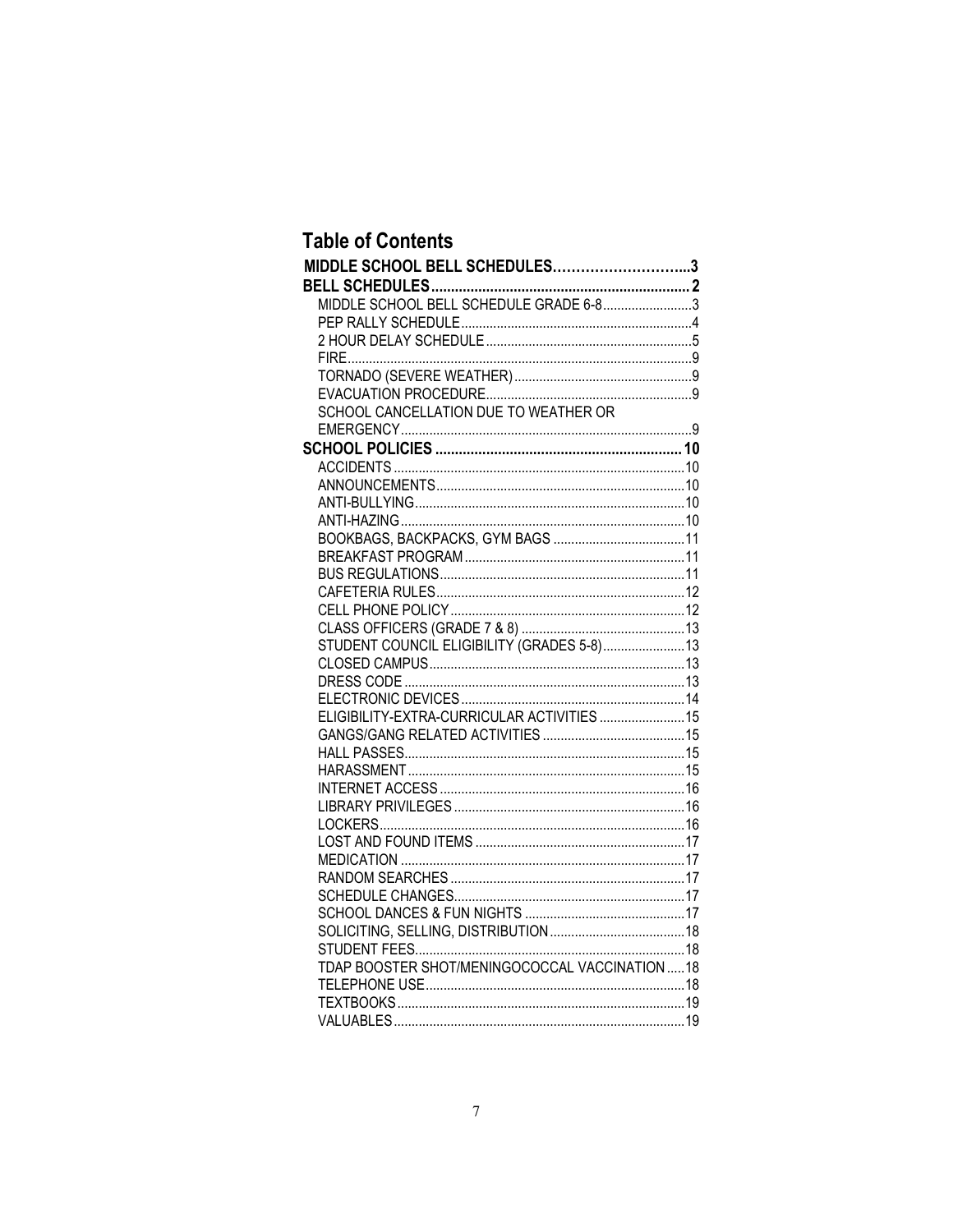| PROCEDURE FOR REPORTING AN ABSENCE AND RETURN |  |
|-----------------------------------------------|--|
|                                               |  |
|                                               |  |
|                                               |  |
|                                               |  |
|                                               |  |
|                                               |  |
|                                               |  |
|                                               |  |
|                                               |  |
|                                               |  |
|                                               |  |
|                                               |  |
|                                               |  |
|                                               |  |
|                                               |  |
|                                               |  |
|                                               |  |
|                                               |  |
| ASSEMBLIES - PEP RALLIES - SPECIAL EVENTS 29  |  |
|                                               |  |
|                                               |  |
|                                               |  |
|                                               |  |
|                                               |  |
|                                               |  |
|                                               |  |
|                                               |  |
|                                               |  |
|                                               |  |
|                                               |  |
|                                               |  |
| RELEASE OF STUDENT PICTURES FOR DISTRICT      |  |
|                                               |  |
| DANBURY MIDDLE SCHOOL HANDBOOK AGREEMENT 34   |  |

## **EMERGENCY PROCEDURES**

In the event of emergencies at school due to weather conditions, each student must become acquainted with procedures for evacuation, tornado/storm alerts, and/or inclement weather.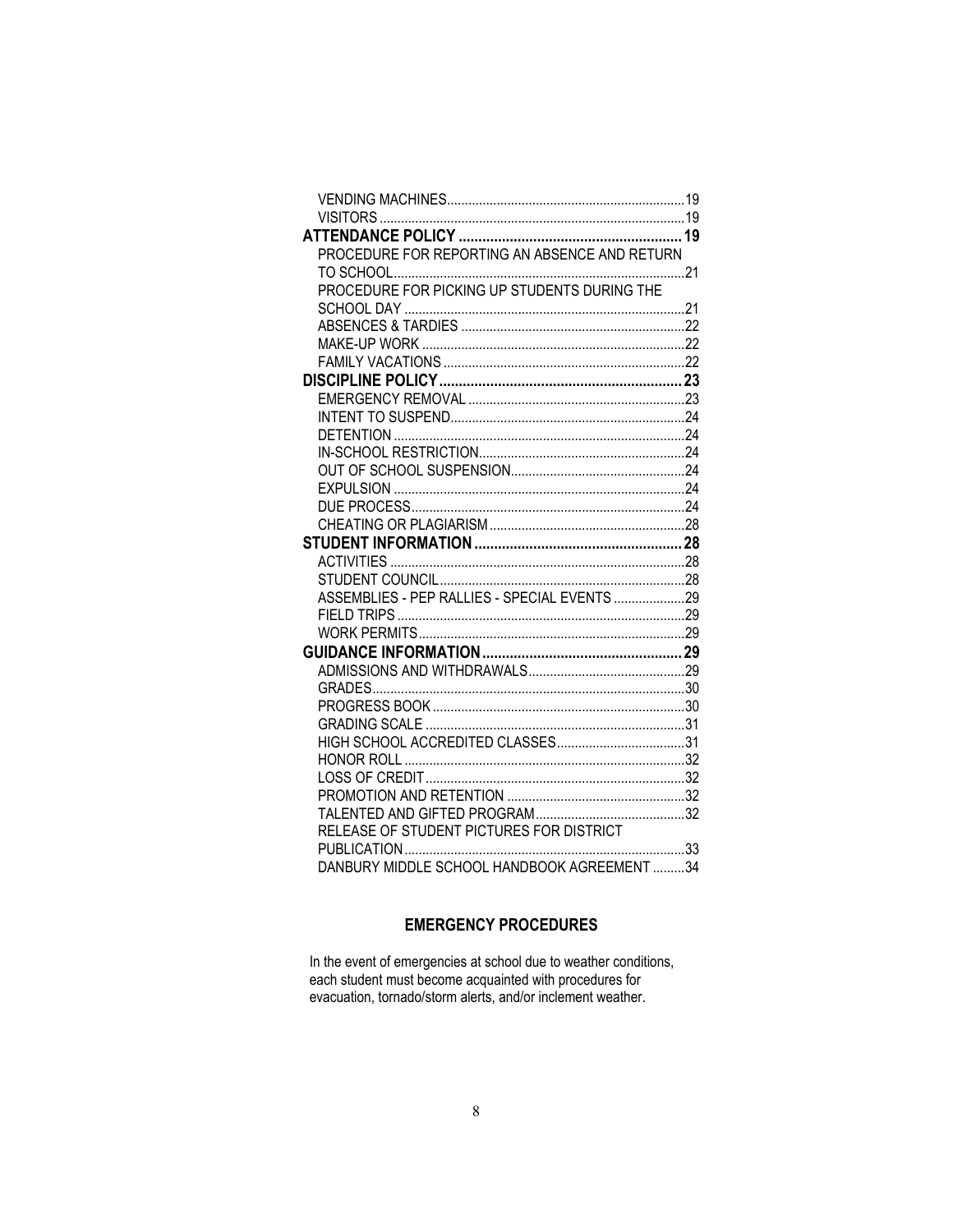## **FIRE**

- <span id="page-8-0"></span>• The alarm will sound.
- All students will move quietly, orderly, and quickly out of the building using designated routes of exit.
- Students are not to go to their lockers or to the restroom.
- While outside, students should remain with their teachers 200 feet from the building.
- Students will remain outside the school building until the "all clear" announcement is made.
- If the alarm sounds during lunch, change of class, assembly, pep rally, or activity, all students are to exit through the nearest exterior doorway.

## **TORNADO (SEVERE WEATHER)**

<span id="page-8-1"></span>If a tornado warning has been issued:

- Students will be notified over the P.A. system.
- Staff and students will go to their assigned areas and will assume a protective position with hands over head.

## **EVACUATION PROCEDURE**

<span id="page-8-2"></span>If for some reason the building needs to be evacuated, the students will be evacuated to Hoover Auditorium in Lakeside, Ohio. The "One Call Now" System will be used to give parents information relating to the reason for the evacuation and the possible pick-up of their student(s).

## <span id="page-8-3"></span>**SCHOOL CANCELLATION DUE TO WEATHER OR EMERGENCY**

In the event that weather conditions are such that school will be delayed or canceled, students and parents will be receiving telephone notification through the "One Call Now" system from the Superintendent.

In addition, delay or cancellation information will be found on the following radio and television stations:

- Radio stations: WLEC (145.0 AM); WSPD (1200 AM), KISS (92.5 FM); WTOD (156.0 AM); WXKR (94.5 FM); WJZE (100.9 FM)
- TV stations: WTOL (Ch 11); WNWO (Ch 24); WTVG (TV 13)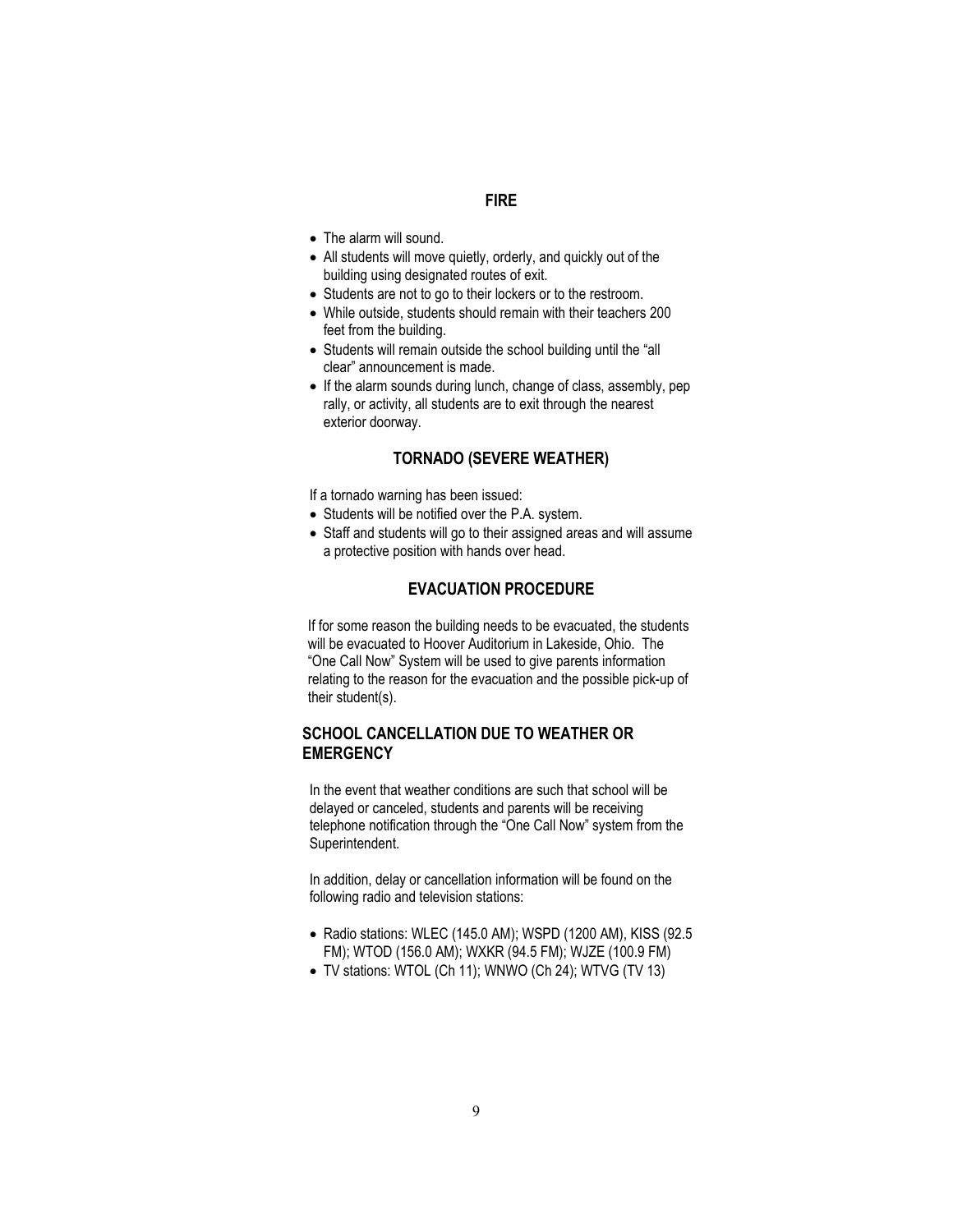## **SCHOOL POLICIES**

#### **ACCIDENTS**

<span id="page-9-1"></span><span id="page-9-0"></span>Accidents, which occur on school property during school hours or at any school function, should be reported immediately to the staff member in charge and the main office. An accident report should be completed on Public School Works.

## **ANNOUNCEMENTS**

- <span id="page-9-2"></span>• All announcements will be given daily in the morning and at the end of the day as needed. Any announcements must be approved by school administration.
- All posters or handouts to students must be approved by school administration.

#### **ANTI-BULLYING**

#### <span id="page-9-3"></span>**Danbury Anti-Bullying Information**

**Definition of Bullying:** a student is bullied when he or she is exposed repeatedly and over time, to negative actions on the part of one or more other persons, and he or she has difficulty defending himself or herself.

#### **The Definition of Bullying Includes 3 Important Components:**

- 1.) Bullying is aggressive behavior that involves unwanted, negative actions.
- 2.) Bullying involves a pattern of behavior repeated over time.
- 3.) Bullying involves an imbalance of power or strength.

#### **Danbury's Anti-Bullying Rules:**

- 1.) We will not bully others.
- 2.) We will help students who are bullied.
- 3.) We will include students who are left out.
- 4.) If we know that someone is being bullied, we will tell an adult at school and at home.

If you would like to learn more about our anti-bullying program, please visit the following website:

<span id="page-9-4"></span>**http://www.olweus.org/public /stop bullying.page**

## **ANTI-HAZING**

Hazing activities of any type are inconsistent with the educational process and are prohibited. Hazing activities of any type including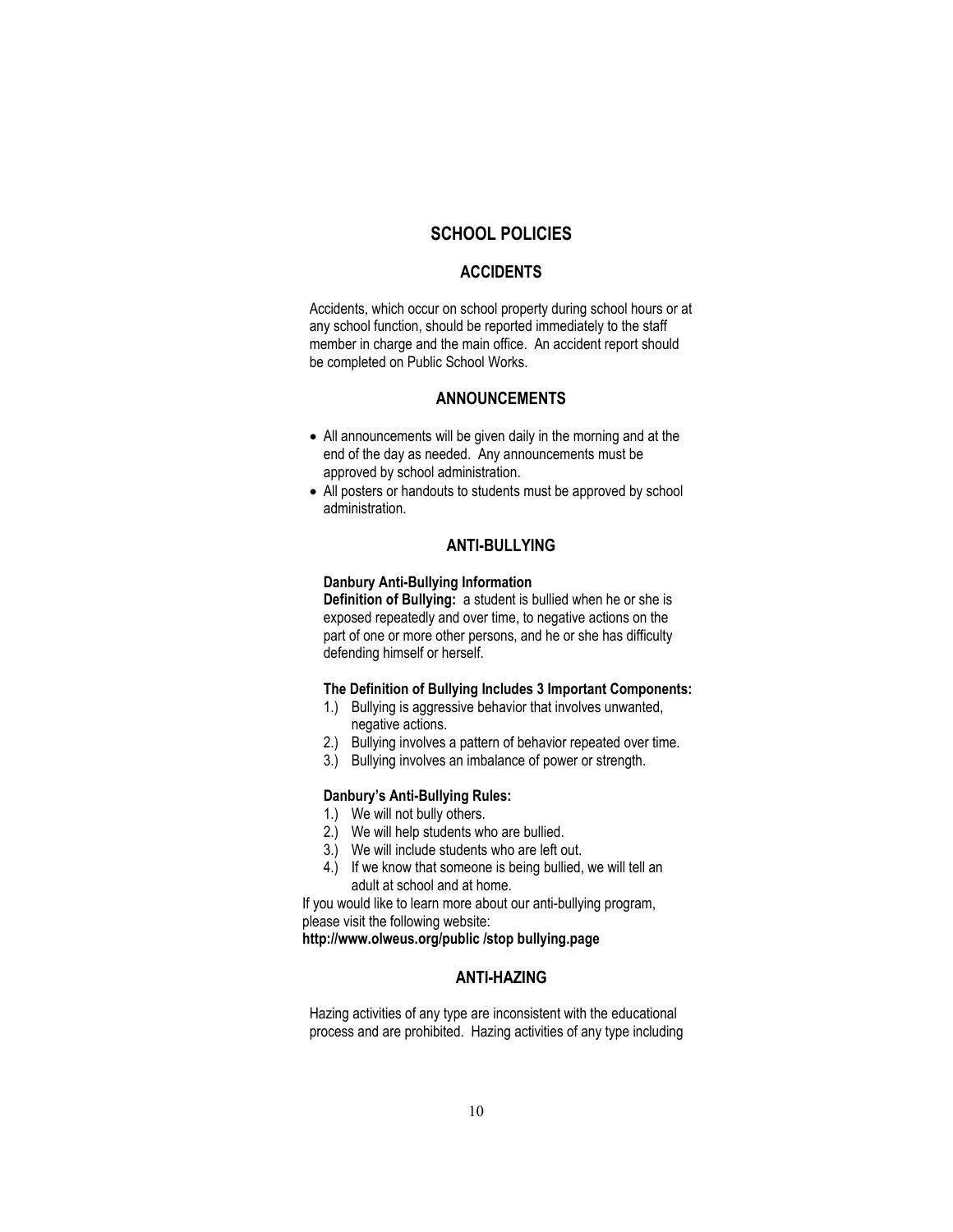those activities engaged in via computer and/or electronic communications devices are inconsistent with the educational process and are prohibited at all times. No administrator or staff member shall encourage, permit, condone, or tolerate any hazing activities. No student, including leaders of student organizations, shall plan, encourage, or engage in any hazing.

## **BOOKBAGS, BACKPACKS, GYM BAGS**

<span id="page-10-0"></span>Book bags, backpacks, or gym bags are not allowed in the classrooms. They are to be stored in or above the students' lockers.

## **BREAKFAST PROGRAM**

<span id="page-10-1"></span>Middle school students will be given the opportunity to eat breakfast from 7:30-7:46 a.m. once they have been dismissed by their first period teacher.

## **BUS REGULATIONS**

<span id="page-10-2"></span>All students are to ride their assigned buses. Permission to ride home with another student must be in writing from both parties and approved by the principal. The bus driver is the staff member in charge. Referrals to the principal for misbehavior will result in detention, denial of bus transportation privileges, or other disciplinary action. Students are to maintain proper behavior on the bus and follow the bus rules:

- When waiting for the bus, stand at least 5 feet away from the bus as it stops. When walking in front of the bus stay at least 10 feet away from the front of the bus so that the driver can see you at all times.
- Follow the directions of the bus driver.
- Be courteous.
- Sit in assigned seats and remain seated until it is time to get off the bus.
- Keep conversation volume at a low level.
- Do not put your head, hand, or arms outside the window.
- Do not throw anything in the bus or out the window.
- Large objects or projects, live animals, or water pistols are not permitted on the bus.
- A video camera is located on the buses to insure student safety.
- All rules of decorum that apply in the classroom, apply on the bus.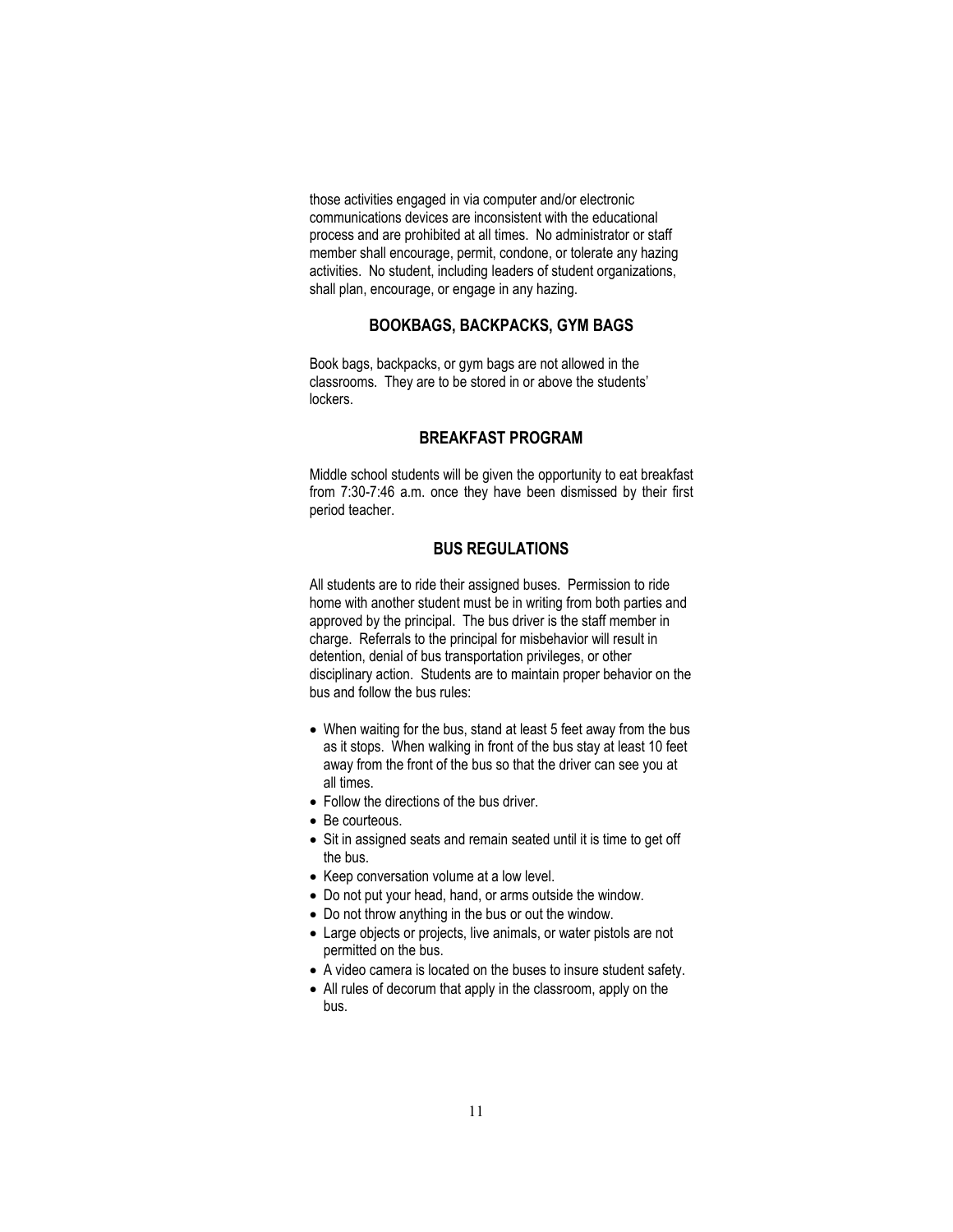## **TRANSPORTATION GUIDELINES**

 First Offense - Detention Second Offense – One day suspension Third Offense – Three day suspension Fourth Offense – Five day suspension Fifth Offense – Permanent bus suspension for remainder of the school year.

 **LEVEL TWO & THREE OFFENSES AS DEFINED BY THE STUDENT HANDBOOK WILL BE ON A CASE BY CASE BASIS. AGE AND GRADE LEVEL OF STUDENT WILL ALSO BE TAKEN INTO CONSIDERATION WHEN DETERMINING APPROPRIATE DISCIPLINE.**

## **CAFETERIA RULES**

- <span id="page-11-0"></span>• Students are to conduct themselves in an orderly and civil fashion.
- Students may not leave the cafeteria unless they receive permission from the adult in charge.
- Disruptive behavior will result in disciplinary action.
- Noise should be kept at a minimum.
- Lunchroom monitors are in charge of discipline.
- <span id="page-11-1"></span>• No food or drink is permitted outside the cafeteria.

## **CELL PHONE POLICY**

Students may bring cell phones to school provided that they turn them off or put them on silent and keep them in their assigned school locker. Cell phones with videotaping or picture taking features may not be used during the school day. Students should only use phones after the school day is complete. **Students may not text message during the school day for any reason.** Students may use their cell phones before the school day starts (7:30 a.m.) and after the school day ends (3:00 p.m.). Smart watches with texting capabilities will fall under the same policy as cell phones. In emergency situations during the school day, students may use their cell phone by getting permission from the middle school principal or his/her designee before such use. Cell phones can be used in class for educational purposes provided that the teacher has granted appropriate student permission.

#### **Cell Phone Infraction Rules:**

\*Every middle school student will receive their warning from the middle school principal at the opening day student handbook meeting.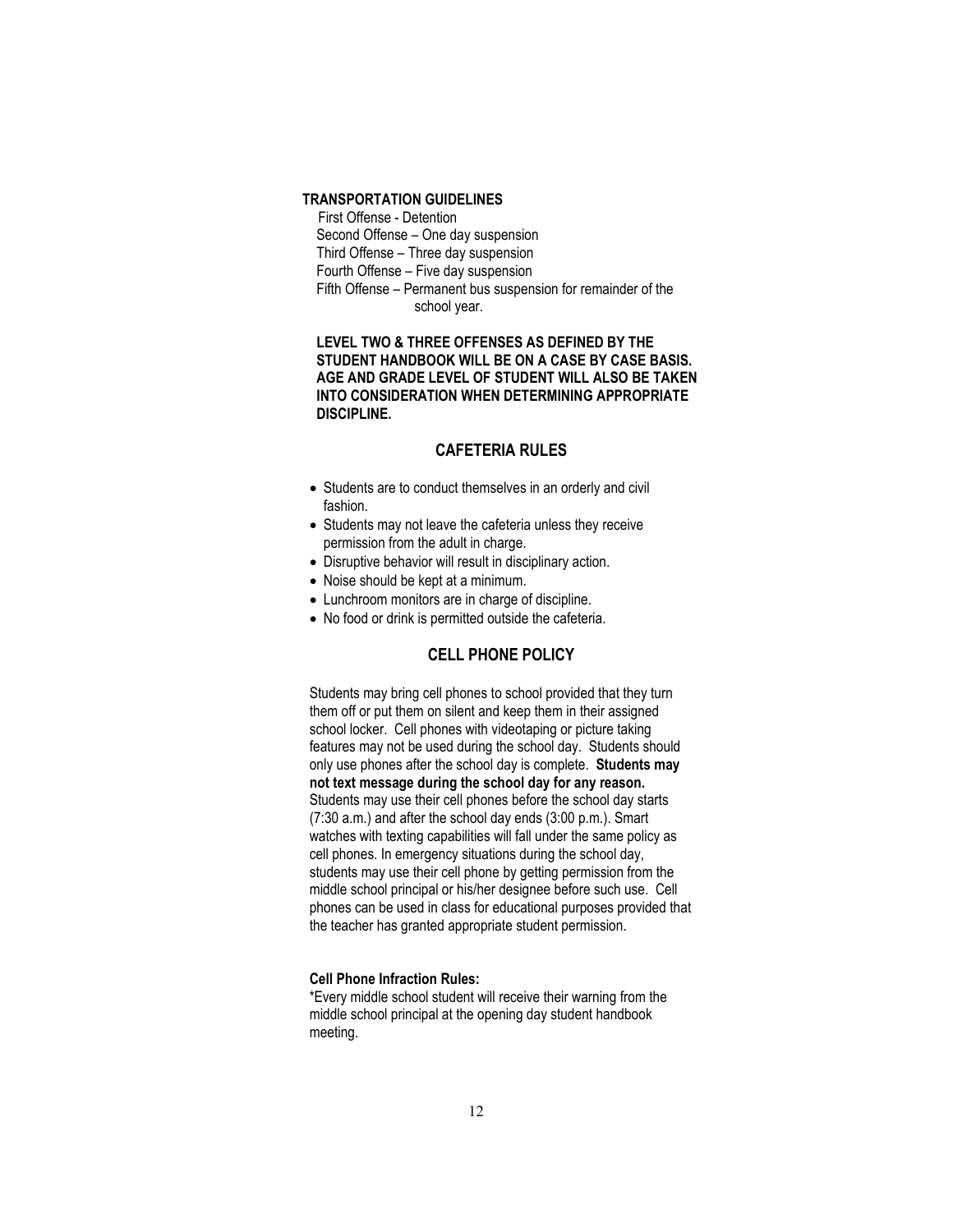First Offense – One Hour After School Detention Second Offense – ISR-Parent/Guardian must pick up the phone from the Middle School office. Third Offense – ISR/Out of School Suspension-Parent/guardian

must pick up the phone from the Middle School office.

## <span id="page-12-0"></span>**CLASS OFFICERS (GRADE 7 & 8) STUDENT COUNCIL ELIGIBILITY (GRADES 5-8)**

<span id="page-12-1"></span>Class offices include: President, Vice-President, Secretary, Treasurer, and four Student Council representatives. Students must have and maintain a 2.0 GPA. Students must have good conduct and could be removed from their office by the Principal for disciplinary reasons/issues. Class elections will be held in the spring. A class officer may not be a Student Council representative.

## <span id="page-12-2"></span>**CLOSED CAMPUS**

- Students arriving to school in the morning are to enter through the appropriate entrances. Students riding the bus will enter at the cafeteria doors or the athletic entrance. Students getting dropped off for school should enter the building at the high school entrance.
- All students should leave the building by 3:30 p.m. unless participating in an after-school activity under the supervision of an adult staff member. Students should only be in those areas designated by the coach/advisor/teacher.
- Students should not roam the building.
- During the regular school day, students may not leave the school building or grounds without the permission of the administration.

### **DRESS CODE**

<span id="page-12-3"></span>The **Danbury Local Board of Education** believes that the primary function of the school is to educate the students of the district and that the major responsibility for the appearance of the student rests with their parents/guardians. The school shall enact those rules necessary to maintain the health and safety of the students and insure an atmosphere of decency in which the educational function can be carried out. Administration reserves the right to determine what is "appropriate". Danbury students are expected to dress and groom themselves in good taste. How you dress is a reflection of the pride you take in yourself and your school.

Specific regulations: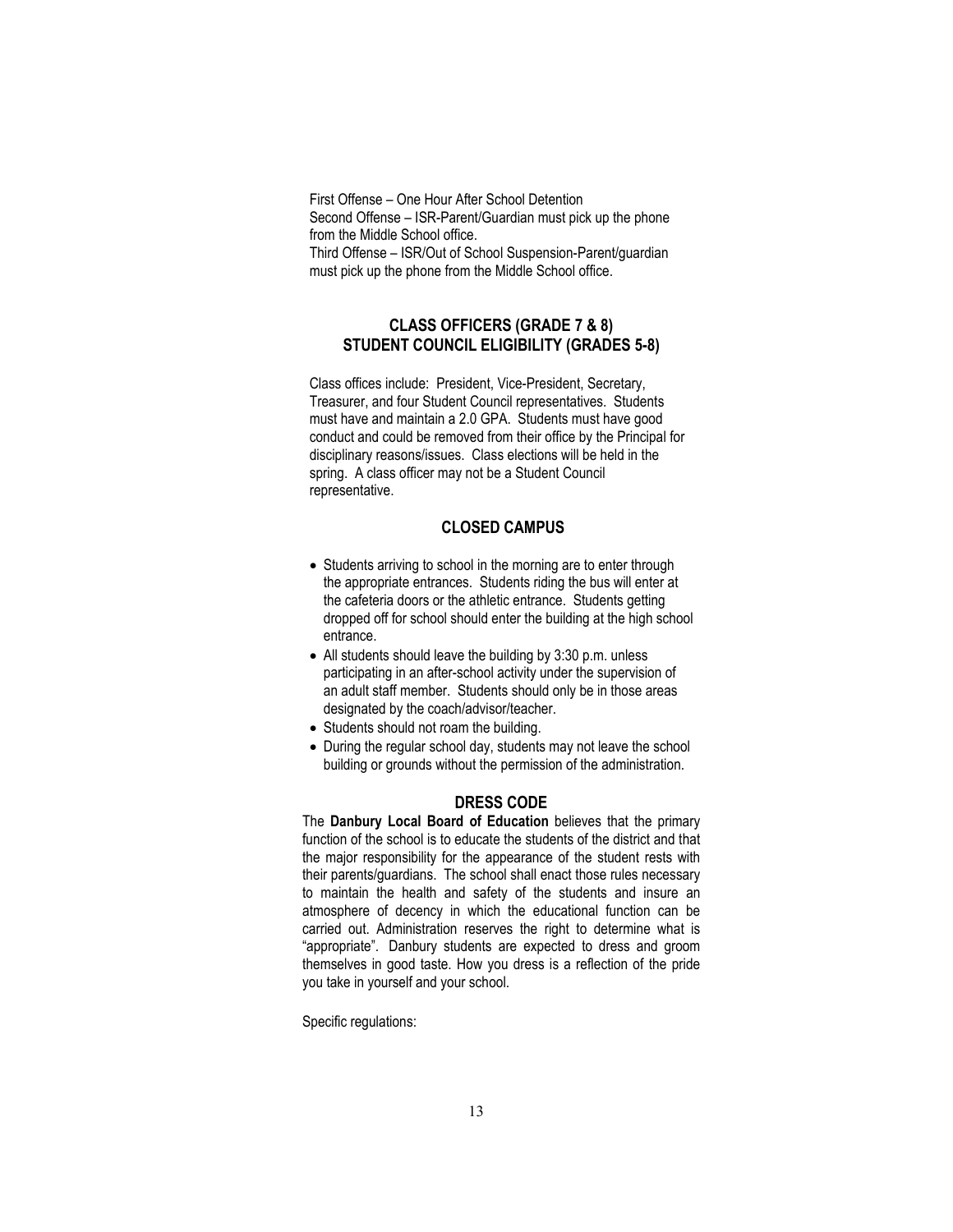- Proper footwear is required at all times (no slippers).
- Hats, gloves, sweatbands, sunglasses, etc may not be worn while school is in session or at formal dances, concerts, plays, or any academic after school function.
- All hoods on sweatshirts and jackets should be removed from head upon entering the school building.
- Jeans/shorts/skirts/clothing that have **holes of any kind/anywhere** may be worn only if all holes front & back, are below the fingertips-extended unless leggings are underneath.
- Students shall not wear clothing items that contain messages that are vulgar, offensive, obscene, or libelous; that denigrate others on the basis of race, color, religion, creed, national origin, or disability; that promote alcohol or drug use or violence; or that are otherwise contrary to the school's educational mission.
- Tank tops, halter tops, garments with spaghetti straps, backless or strapless, shirts that are one sleeve, seethrough, "cut low" or expose one's midriff in any way are prohibited.
- All shirts must have sleeves and be long enough to cover the belt line of pants.
- Leggings/tights/yoga/sweatpants may be worn provided the shirt/top extends beyond the waistline.
- Skirts/dresses may not be shorter than the fingertipsextended and must have a hemline.
- No spandex shorts will be permitted.
- Heavy link chains are not permitted.
- Anv other attire that is considered offensive, inappropriate, distracting to the educational process (as determined by the administration) will not be permitted.

#### **ELECTRONIC DEVICES**

<span id="page-13-0"></span>Students may bring cell phones to school provided that they turn them off or put them on silent and keep them in their assigned school locker or backpack/book bag. Cell phones with videotaping or picture taking features, and Apple Watches (or similar text/app receiving devices) may not be used during the school day. Students should only use phones after the school day is complete. **Students may not text message during the school day for any reason.** Students may bring electronic musical playing devices on the bus, on trips to sporting events/extra-curricular activities, or field trips with the permission of the coach, advisor, or faculty chaperone. Students who have electronic informational holding devices in school (laptop computer, zip drive, memory sticks, etc.)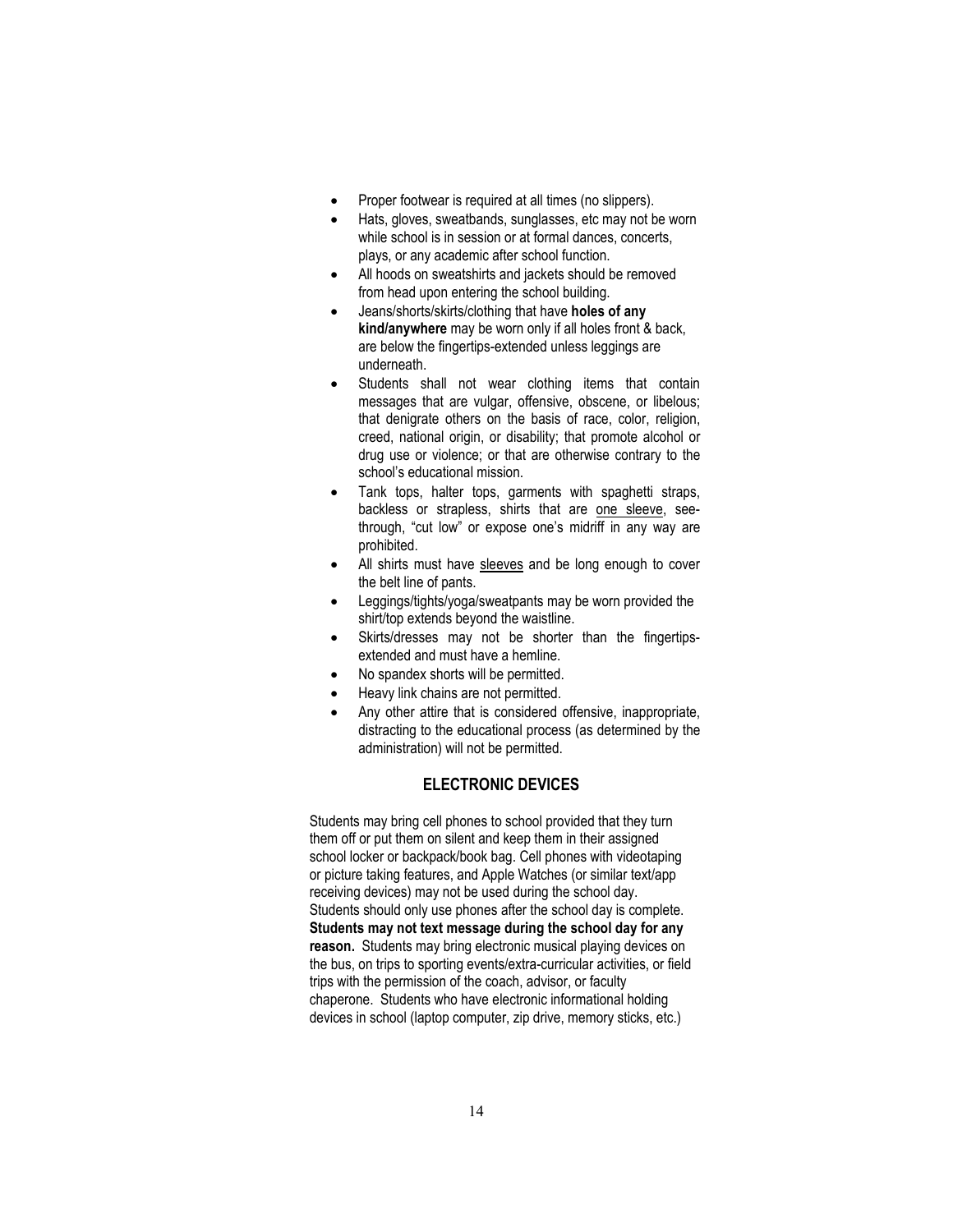could have the contents of those items reviewed by school personnel at any time. **Theft or damage is not the responsibility of the school.**

## **ELIGIBILITY-EXTRA-CURRICULAR ACTIVITIES**

<span id="page-14-0"></span>Students who wish to participate in extra-curricular activities (Athletics, Academic Challenge Teams, Power of the Pen, etc.) must have a 1.5 GPA and no more than one F in any of their classes for the previous grading period. Students must be passing a minimum of classes.

## **GANGS/GANG RELATED ACTIVITIES**

<span id="page-14-1"></span>Membership or participation in the organization or operation of any fraternity, sorority, or other secret group as described by law is prohibited.

#### **HALL PASSES**

<span id="page-14-2"></span>Whenever a student is out of a classroom during the school day, they are expected to have their agenda. Students should not leave their respective classrooms or other assigned areas without their agenda hallway passport signed by an administrator, teacher, or other staff member.

#### **HARASSMENT**

- <span id="page-14-3"></span>• Harassment is defined as intimidation by threats of or actual physical violence; the creation, by whatever means including the use of electronic communications devices, of a climate of hostility or intimidation; or the use of language, conduct or symbols in such a manner as to be commonly understood to convey hatred, contempt or prejudice or to have the effect of insulting or stigmatizing an individual.
- It is a violation of school rules and the law for any student to harass or intimidate another student or staff member.
- Harassment may be verbal, non-verbal, or through physical conduct. This includes but is not limited to those of a sexual nature**.**
- Making of written or verbal sexual innuendoes, suggestive comments, sexual jokes or propositions.
	- 1. Sexual gestures, leering, or inappropriate sounds.
	- 2. Placement of sexual printed material or suggestive objects in the school environment.
	- 3. Unwanted touching, contact, or attempts to do so (patting,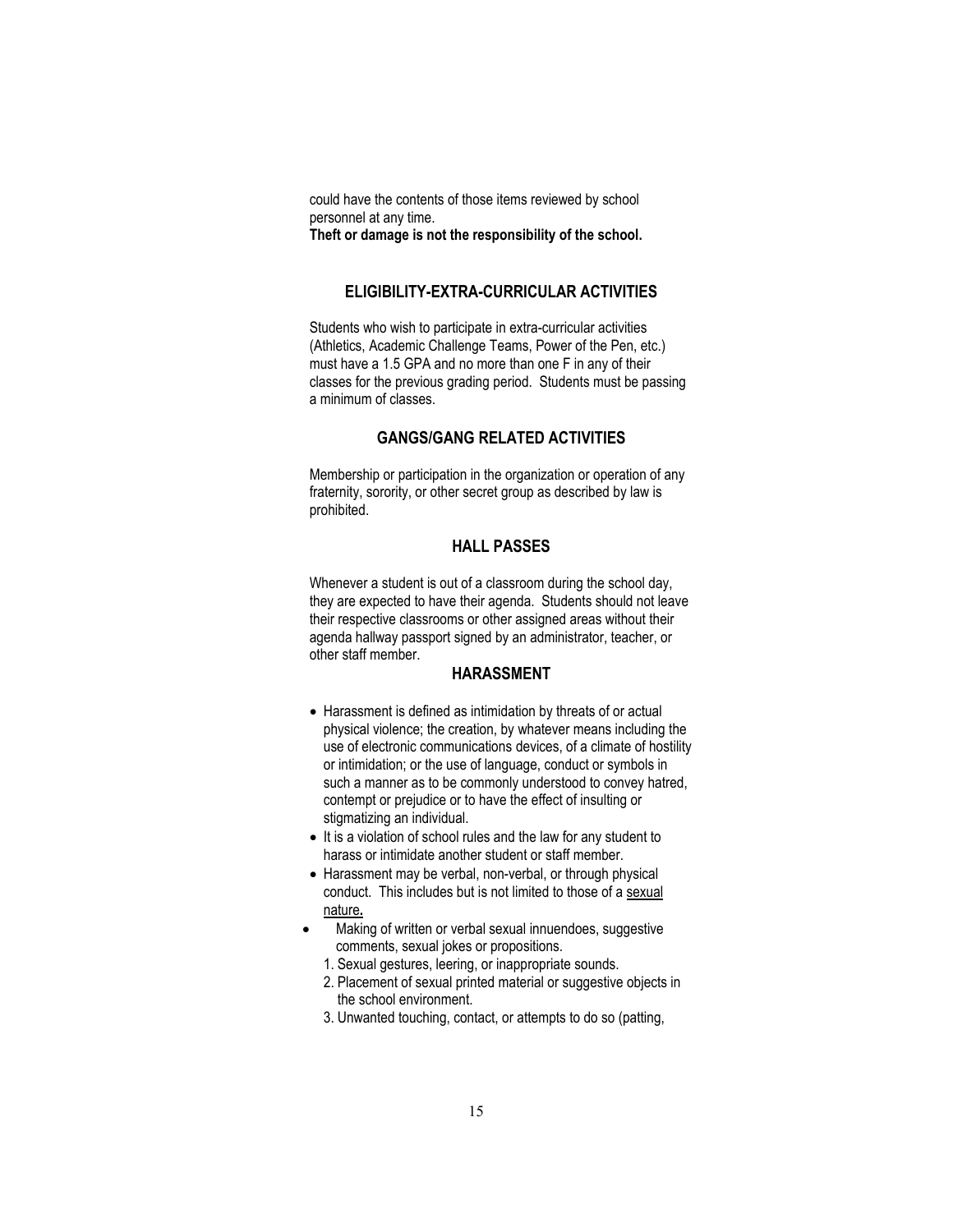pinching, brushing of body, or coerced sexual activity).

- 4. Or relating to race, color, religion, national origin, or disability; including written or verbal innuendoes, slurs, comments, jokes, insults, threats, or disparaging remarks.
- 5. Or physical, including hitting, hissing, cussing, spitting, or any intimidating action.
- If a student is a victim of any unwanted sexual conduct or communication or of derogatory communications or conduct concerning his/her gender, religion, race, ethnic group or disability, the student should report such behavior to a teacher, guidance counselor, or principal.
- All reports will be kept confidential and shall be investigated as soon as possible.
- Students may not harass or threaten staff members at any time on or off school property. Disciplinary action will be taken and charges may be filed with the local authorities.

## **INTERNET ACCESS**

<span id="page-15-0"></span>Students may use the Internet with the permission of a classroom teacher or the librarian. Students working on assignments will have priority to use the Internet. An Internet Agreement must be on file for a student to have access. Misuse of the Internet will result in suspension of Internet privileges and the possibility of additional disciplinary action.

## <span id="page-15-1"></span>**LIBRARY PRIVILEGES**

Use of the library is a privilege. Students must follow the rules established by the librarian. Failure to follow the rules may result in loss of library privileges or other disciplinary action. Students on academic ineligibility may not use the library unless they have a note from a faculty member.

#### **LOCKERS**

- <span id="page-15-2"></span>• Each student will be assigned a locker with a combination lock.
- Students must keep lockers locked at all times
- Replacement of a lost lock is the responsibility of the student.
- Students are not to share lockers or change lockers without permission from the office.
- Any lockers that need repair should be reported to the office.
- Locker decorating is not permitted unless special permission is given by school administration.
- All student lockers are the property of the Danbury Local School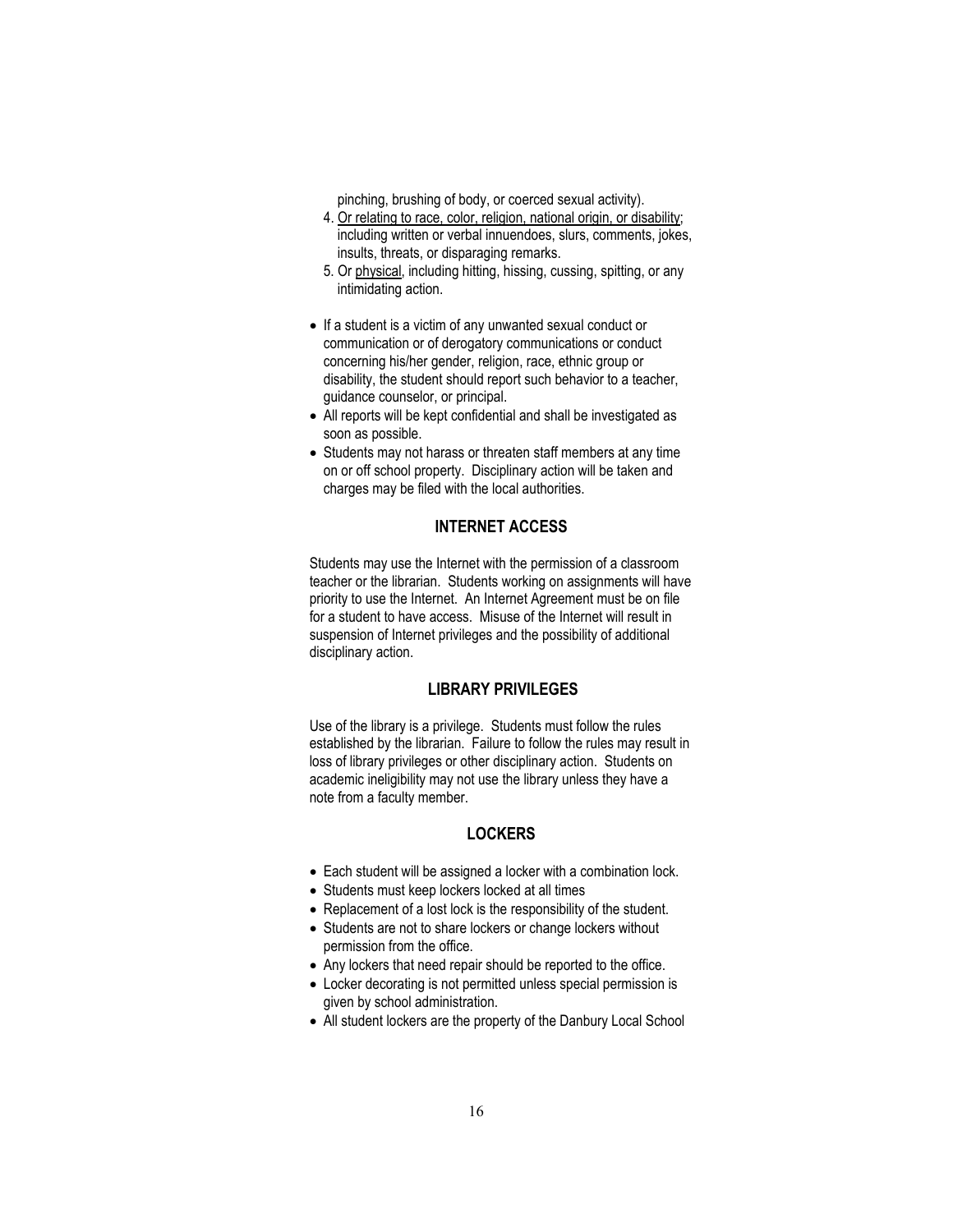Board of Education. The lockers and the contents of all lockers

• Are subject to random search at any time without regard to whether there is a reasonable suspicion that any locker or its contents contains evidence of a violation of a criminal statute or a school rule. (Board Policy and O.R.C. Sec. 3313.20)

## **LOST AND FOUND ITEMS**

<span id="page-16-0"></span>Each year we end up with countless boxes of lost items. Please encourage your student to label all school necessary items so that in the event that they are lost, they can be returned to the rightful owner. A lost and found container is located in the office.

## **MEDICATION**

- <span id="page-16-1"></span>• Students who need to take medication during the day should give the original container (with the dosage clearly indicated) to the school nurse who will dispense it at the required times.
- Students are not to give any medication, prescription or nonprescription, to another student.
- <span id="page-16-2"></span>• Failure to follow these procedures will result in disciplinary action.

#### **RANDOM SEARCHES**

- The Administration may randomly plan police searches during normal school hours of school lockers and their contents, as well as student vehicles and other property. The school is not responsible for damaged items if drugs or any illegal items are found on/in such items.
- For the safety and welfare of students and staff, metal detectors could be used to search for weapons.

## **SCHEDULE CHANGES**

<span id="page-16-3"></span>After spring registration, no schedule changes will be made without the approval of the guidance counselor and principal. All general education students are required to have a minimum of five classes. Students may drop a class any time during the first four weeks of a semester with the approval of the parent, the guidance counselor, and the principal. Classes dropped at any other time will result in a failing grade for the semester.

## **SCHOOL DANCES & FUN NIGHTS**

<span id="page-16-4"></span>• Middle school dances or fun nights are not open to high school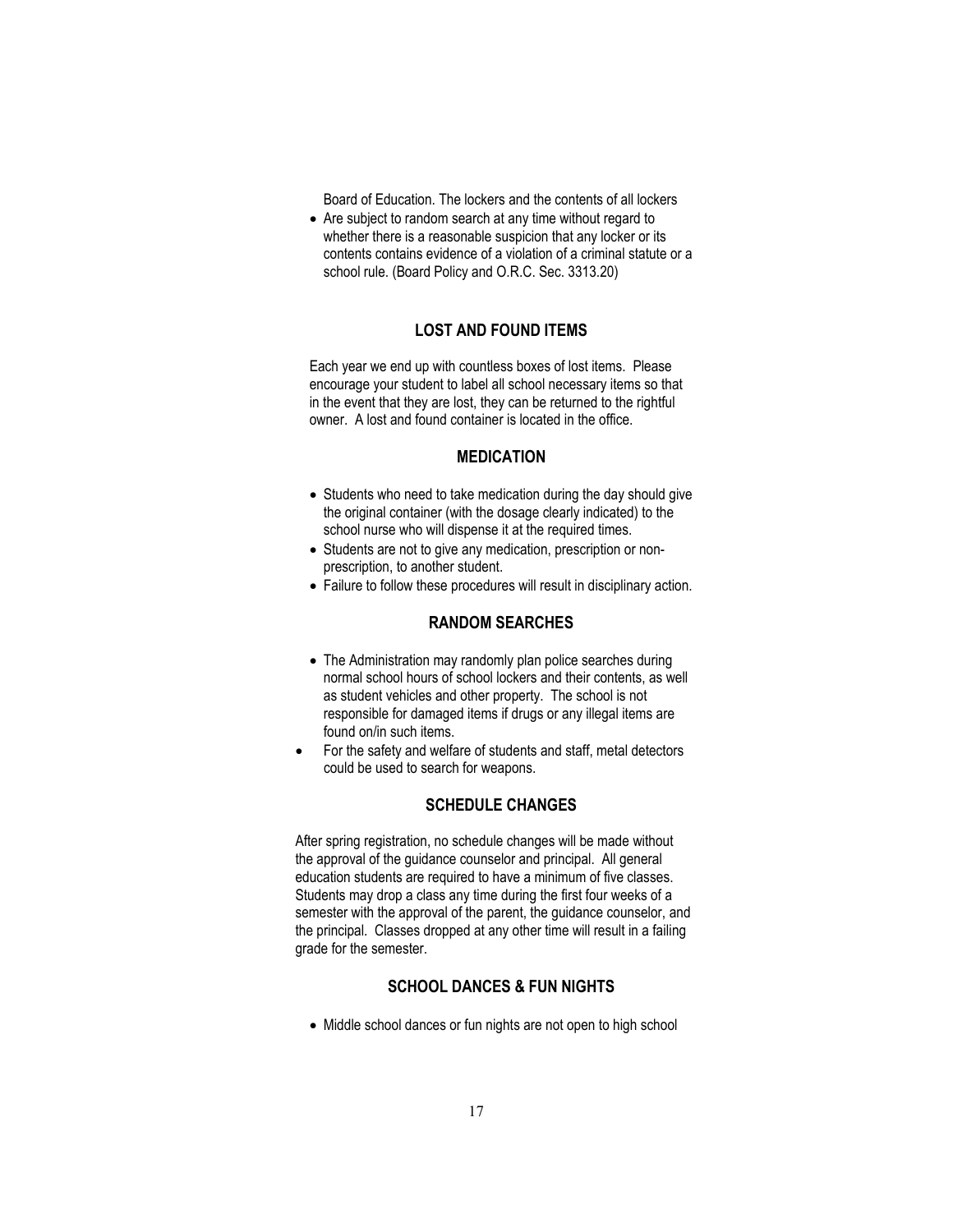students and vice versa.

- If a student leaves a dance or fun night he/she will not be readmitted, and the parent will be notified.
- <span id="page-17-0"></span>• **DMS dances are for Danbury middle school students only.**

## **SOLICITING, SELLING, DISTRIBUTION**

No person is permitted to solicit, sell, or distribute anything, including printed material, on school property or buses without the permission of the administration. **This includes student birthday announcements.**

## **STUDENT FEES**

- <span id="page-17-1"></span>• Fees for the 2020-21 school year will be \$45.
- If there is a need, a payment schedule can be set up to pay off fees.
- Fees will accumulate if not paid in full each year.
- Grade cards may be held until the fees are paid or other arrangements are made with the administration.
- Students who withdraw and owe fees will have their records held until all fees are paid.

## <span id="page-17-2"></span>**TDAP BOOSTER SHOT/MENINGOCOCCAL VACCINATION**

Due to state requirements issued by the Ohio department of Health, all students entering 7<sup>th</sup> grade after the 2010-2011 school year will be required to have a Tdap (tetanus, diphtheria, and pertussis) booster shot. In addition, all 7<sup>th</sup> grade students beginning in the 2016-2017 school year must have the vaccination of meningococcal disease (serogroups A, C, W, and Y). To avoid classroom exclusion from school, please make sure your student receives these booster shots before the start of the current school year. If you have any questions/concerns please contact Allison Holzaepfel our school nurse.

## **TELEPHONE USE**

<span id="page-17-3"></span>Students must have teacher permission to use the telephone in their respective classrooms. If a student needs to make a long distance call, they must obtain permission from their teacher to go to the office.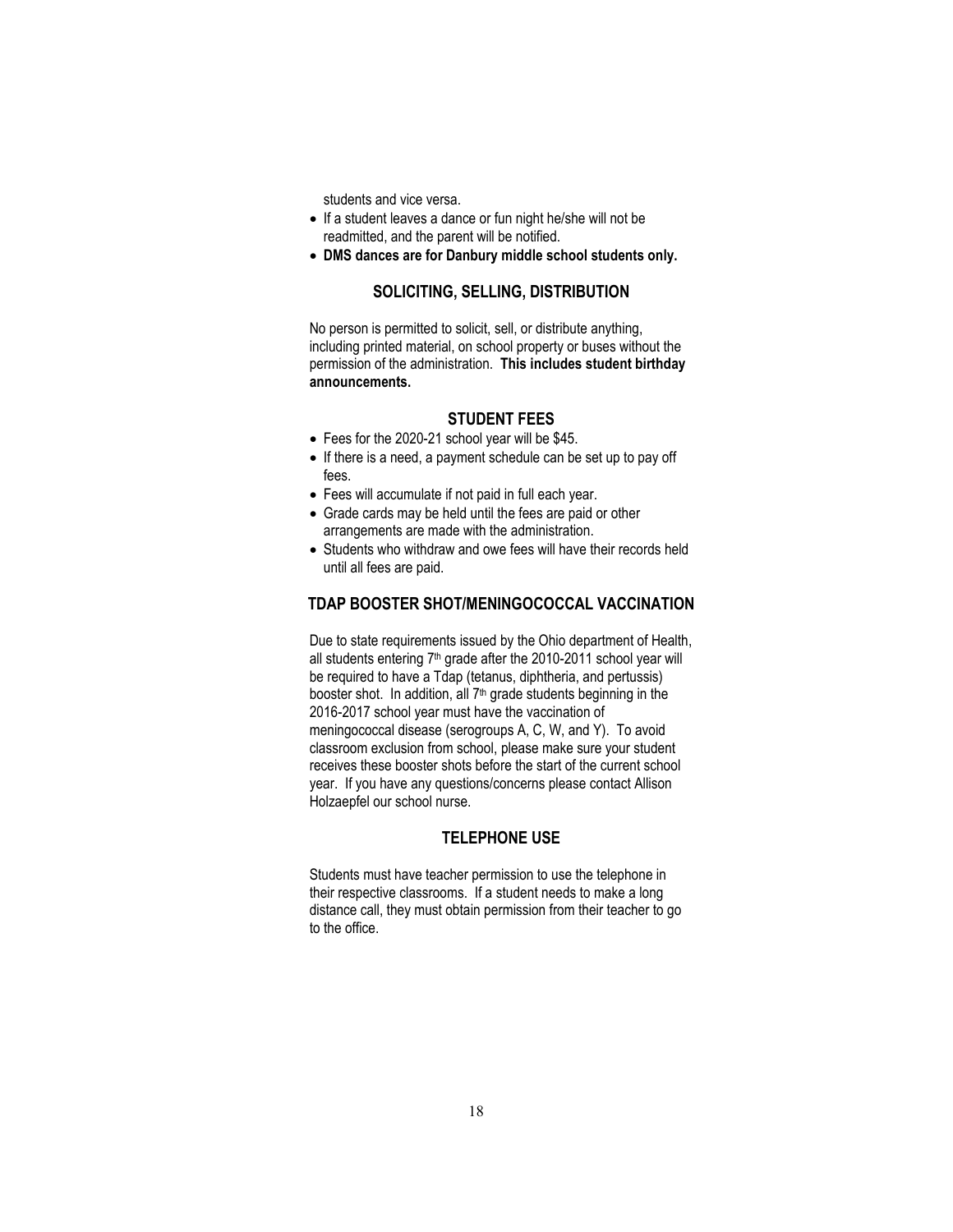## **TEXTBOOKS**

<span id="page-18-0"></span>Students assigned textbooks are expected to handle them with care. All textbooks should be covered. (Book covers are available in the office or from your classroom teacher.) Any damage to textbooks is the responsibility of the student. Any fees for lost or damaged books will be added to the students' fees.

## **VALUABLES**

<span id="page-18-1"></span>Students are discouraged from bringing valuables to school or school functions. The staff and administration cannot be held responsible for lost or stolen items. (Locks are available for rent from PE teachers or coaches to secure items in the locker rooms.)

## **VENDING MACHINES**

<span id="page-18-2"></span>Students may use the vending machines in the cafeteria during their lunch period or during their designated breakfast time. Vending machines outside the cafeteria can only be used before or after school hours.

## **VISITORS**

<span id="page-18-3"></span>All visitors must report to the office and obtain permission from the principal to be on school property. All visitors must have a "Visitor" badge displayed at all times.

## **ATTENDANCE POLICY**

<span id="page-18-4"></span>According to the Ohio Revised Code every parent or guardian must send each school age child to school. Daily attendance is essential to obtain the maximum benefit of public education. The State of Ohio defines absences as legitimate and non-legitimate. The following are examples of legitimate absences and may require a parental or doctor's note when returning to school:

- 1. Personal illness (Doctor's Note Required)
- 2. Illness in the family
- 3. Quarantine of home
- 4. Funerals
- 5. Emergency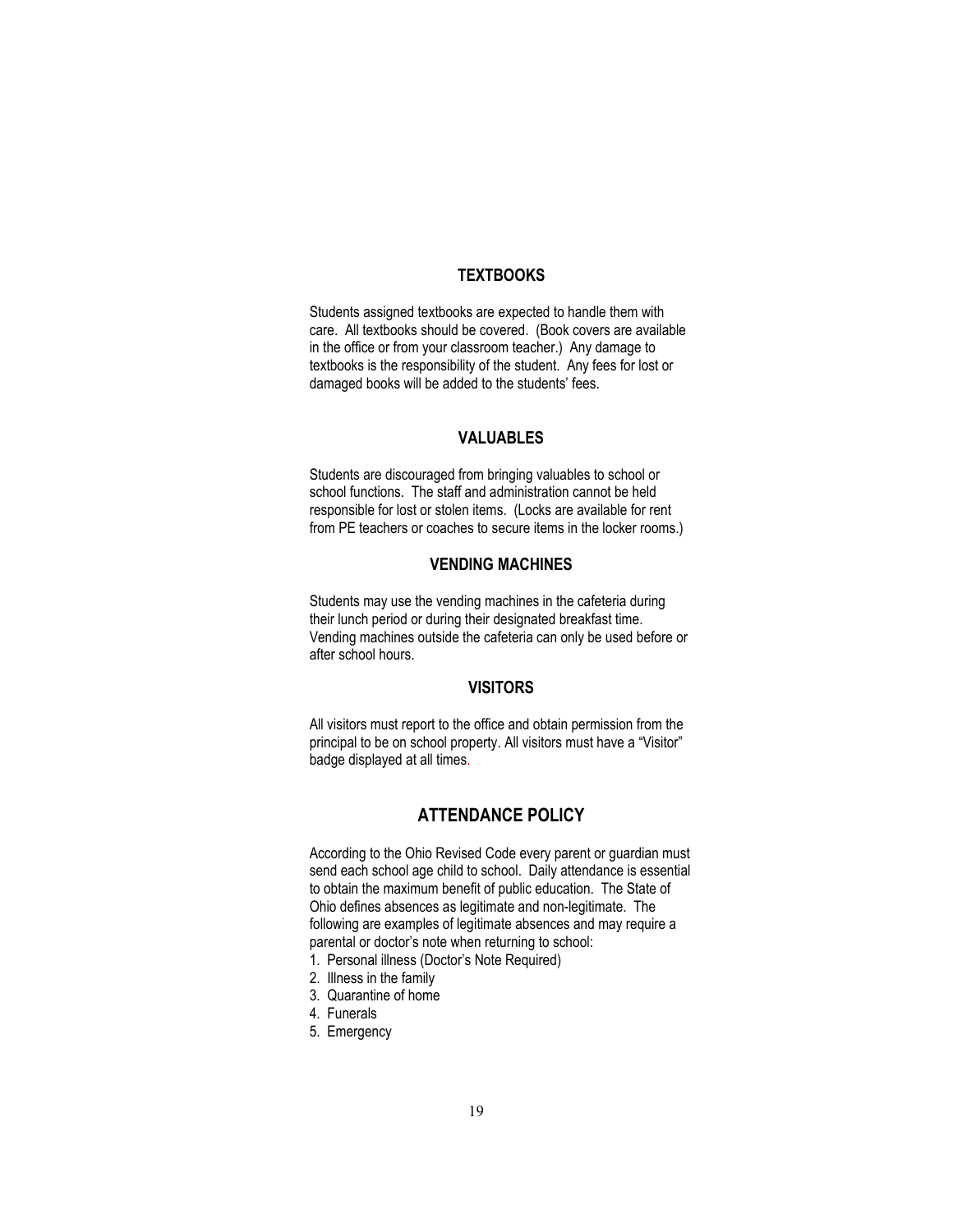- 6. Observance of a religious holiday
- 7. Court-ordered appearances (verification is required)
- 8. Reasons granted by the principal at his discretion

#### **TRUANCY**

Danbury Local Schools endeavors to reduce truancy through cooperation with parents, diligence in investigating the causes of absence and use of strict guidelines in regards to tardiness and nonlegitimate absences. When our school determines that a student has been truant and that the parent, guardian or other person having care of a child has failed to ensure the child's attendance at school, State law authorizes the school to require the parent to attend a specified educational program. This program has been established according to the rules adopted by the State Board of Education for the purpose of encouraging parental involvement in compelling the child's attendance at school.

When it comes to the attention of the school attendance officer and/or building administration, the designated officer must investigate any case of supposed truancy within the District and must warn the child, if found truant, and the child's parent in writing of the legal consequences of being a "habitual" truant.

Danbury Local Schools must calculate absences by hours, rather than days, in conformance with the new definition of habitual truancy. Danbury Local Schools will send written notification to the parent or legal custodian when students are considered habitually truant. Students are defined as "habitually truant" when any student who is absent/tardy, without a legitimate excuse for:

- 30 consecutive hours without a legitimate excuse (formerly 5 days);
- 42 hours in one month without a legitimate excuse (formerly 7 days);
- 72 hours in one school year without a legitimate excuse (formerly 12 days)

The parent or guardian is required to have the child attend school immediately after notification. If the parent fails to get the child to attend school, the attendance officer or other appropriate officer must send notice requiring the child's parent through a mediation process.

#### **TRUANCY INTERVENTION PLAN**

Danbury Local Schools has a truancy intervention team that consists of but not limited to the building principal, guidance counselor, and the child's parent or legal custodian. This team will be assigned to the habitually truant students and send written notification to the parent or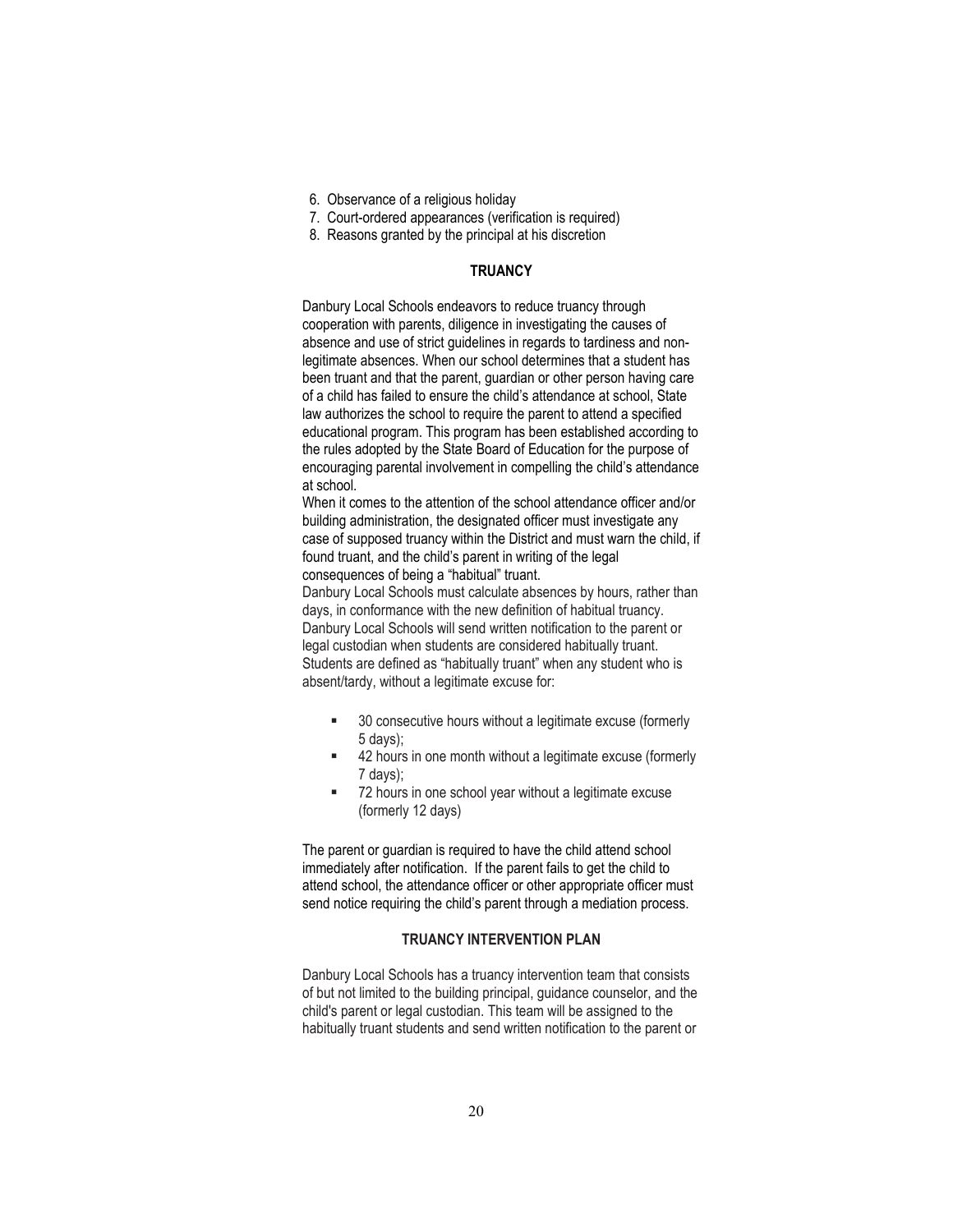legal custodian when students are considered habitually truant. Students are defined as "habitually truant" when any student who is absent/tardy, without legitimate excuse for:

- **30** consecutive hours without a legitimate excuse (formerly 5 days);
- 42 hours in one month without a legitimate excuse (formerly 7 days);
- 72 hours in one school year without a legitimate excuse (formerly 12 days);

This assignment to the mediation team and letter will occur within ten school days after the triggering absence.

- The team will then develop an intervention plan tailored to the student within fourteen school days after the team is assigned.
- The school district will provide a written copy of the plan to the student's parent or legal custodian within seven school days after the plan is developed.
- The intervention plan will explain that the attendance officer is required to file a complaint with the juvenile court no later than 61 days after the implementation of the plan if the student fails to comply with the plan.

## <span id="page-20-0"></span>**PROCEDURE FOR REPORTING AN ABSENCE AND RETURN TO SCHOOL**

- 1. The parent/guardian should notify the school between 7:00 AM and 8:00 AM if a student is ill. Otherwise, the office will call the home to verify the absence.
- 2. Upon return to school after any absence, the student should report to the school office to provide a note from the parent if a call was not made informing the office of the reason for the absence.

## <span id="page-20-1"></span>**PROCEDURE FOR PICKING UP STUDENTS DURING THE SCHOOL DAY**

The safety of our students is our utmost concern and we need to know who is taking them from our building. We ask that the adult picking up the student park on the west side of the school in the visitor parking area and come into the middle school office. The middle school secretary will call your student's room and he/she will sign out in the middle school office. No student will be released unless an authorized adult comes into the building to pick up their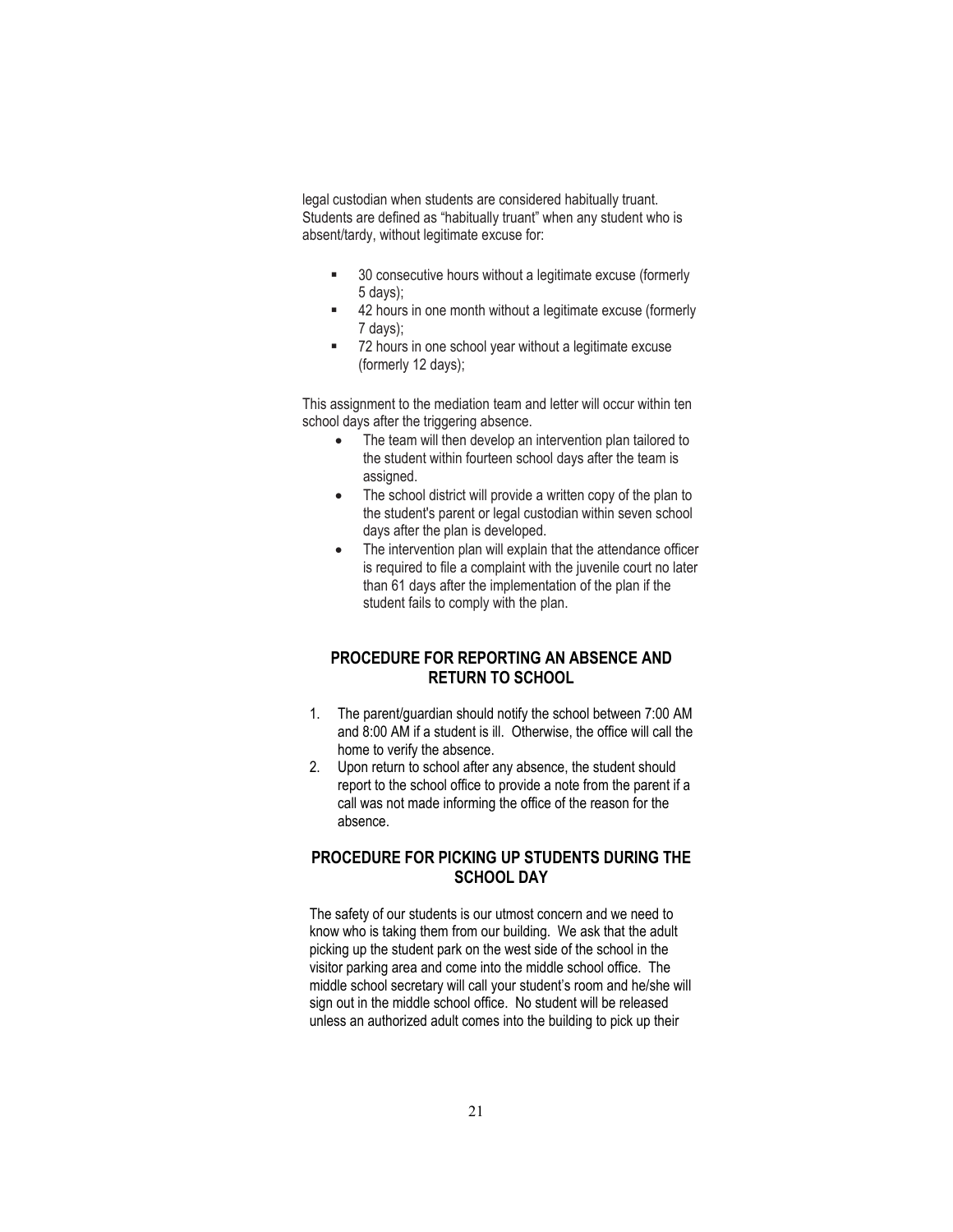<span id="page-21-0"></span>student.

#### **ABSENCES & TARDIES**

- 1. House Bill 410 requires Ohio school district to keep track of hours of school missed by each student.
- 2.Students are expected to be on time for school and classes. A student is considered tardy if he/she is not in the classroom when the bell rings. When a student is late to school, he/she must sign-in at the middle school office and receive an admit slip to class.
- 3. When a student is tardy to class, the teacher will admit the student and turn his/her name into the middle school office.
- 4. Penalties for tardiness (excused or unexcused) to school or unexcused to class during each semester will be as follows:

| 5th tardy  | 1 hour of detention and parent notification |
|------------|---------------------------------------------|
| 7th tardy  | 1 hour of detention and parent notification |
| 9th tardy  | 1 hour of detention and parent notification |
| 10th tardy | Assignment to In-School Restriction         |

5. In order for a student to participate in an extra-curricular activity or school- sponsored event, a student must be in school prior to 11:15 a.m. the day of the activity or event. Excused absences listed on page 19 of the student handbook identify exceptions to this rule.

## **MAKE-UP WORK**

<span id="page-21-1"></span>Each student who is absent must immediately, upon return to school make arrangements with his/her teacher(s) to make up missed work. Students who are absent from school for reasons not permitted by state law (House Bill 410) may or may not, be permitted to make up work. Each case is considered on its merits by the principal and the respective teacher(s). Students who are absent due to an in-school or out of school suspension are permitted to make up missed classroom assignments. Students are required to bring a note to school after each absence explaining the reason for the absence or tardiness.

#### **FAMILY VACATIONS**

<span id="page-21-2"></span>**A vacation form obtained from the middle school office must be filed two weeks prior to the vacation date. The form must be**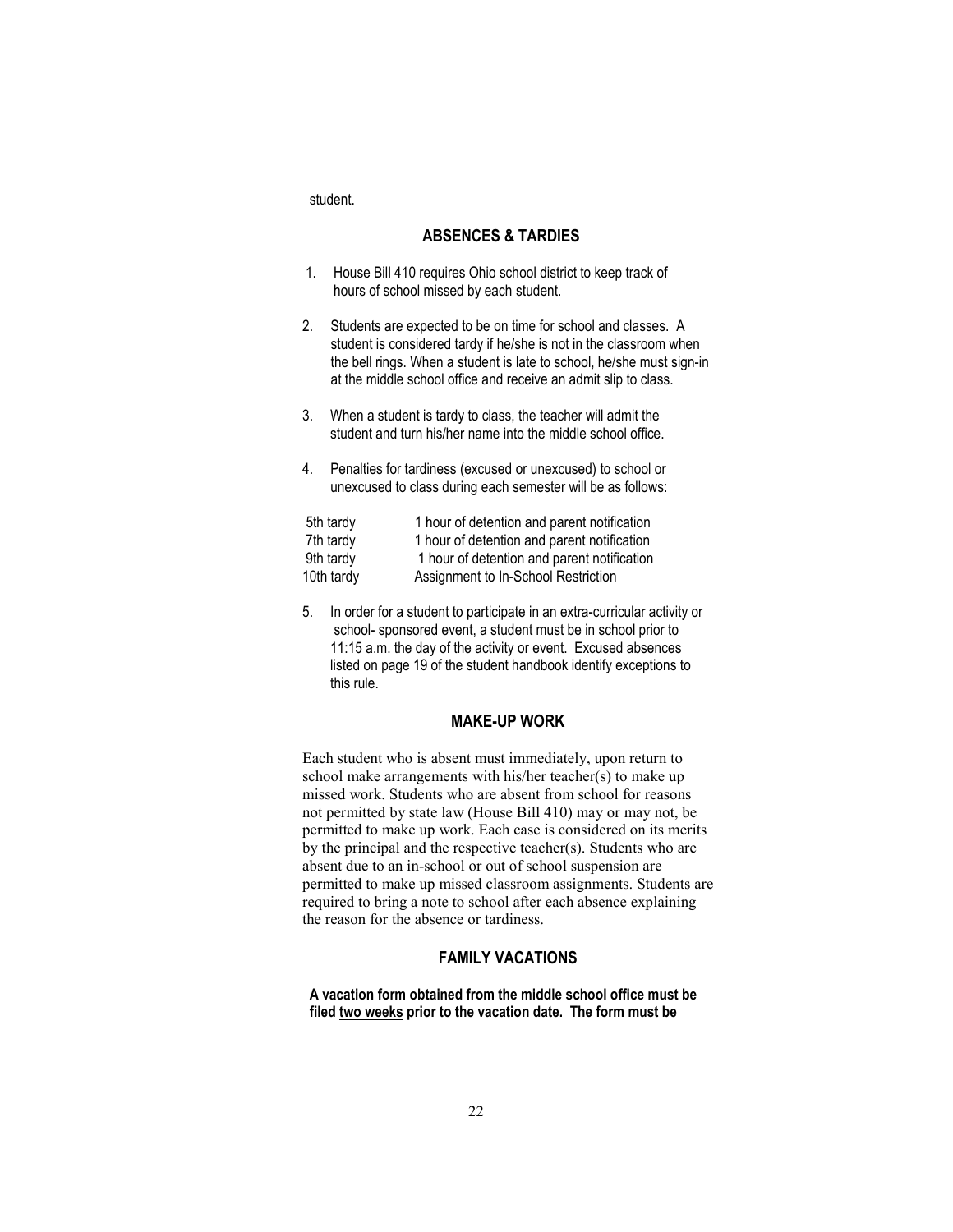**filled out by the custodial parent or guardian and state the following:**

- **1. The proposed educational value of the vacation.**
- **2. Dates the student will be absent.**

If vacation is granted, teachers will provide missing assignmentsstudents will be responsible for completion of the assignments. Parents will be notified in writing of approval or disapproval regarding the request. Vacation days will not be approved during the week(s) of state achievement testing or other standardized testing. **Please call the school if you have any questions regarding specific testing dates.**

## **ILLNESSES AT SCHOOL**

If a student becomes ill during school, he/she is to ask the classroom teacher for a pass to the office. If the school nurse or the principal or his designee determines the student should go home, the student will be released only with the consent of the parent/guardian or designee as stated on the Emergency Medical Form. **No student will be released unless a completed Emergency Medical Form is on file in the office.** 

## **DISCIPLINE POLICY**

<span id="page-22-0"></span>The primary purpose of our school is to provide a safe and secure educational environment for all of our students. This is done to ensure that all of our students are given the opportunity to learn in an environment that is conducive to learning. When this educational environment is disrupted or interfered with, corrective measures become necessary. Generally, these measures begin with staff intervention to change behavior. Repeated violations may result in referral for counseling, parental notification and conference, detention, Saturday School, In School Restriction (ISR), Emergency Removal, assignment to ALEC, Out of School Suspension (OSS), or Expulsion.

## **EMERGENCY REMOVAL**

<span id="page-22-1"></span>When a student is in a fight, found to be in possession of an illegal substance, shows gross disrespect to any staff member, threatens a staff member, threatens to harm themselves, or is considered to be a threat to the rest of the student body he/she will be removed from the student population and placed in a restricted area until the parent has been notified to take the student home.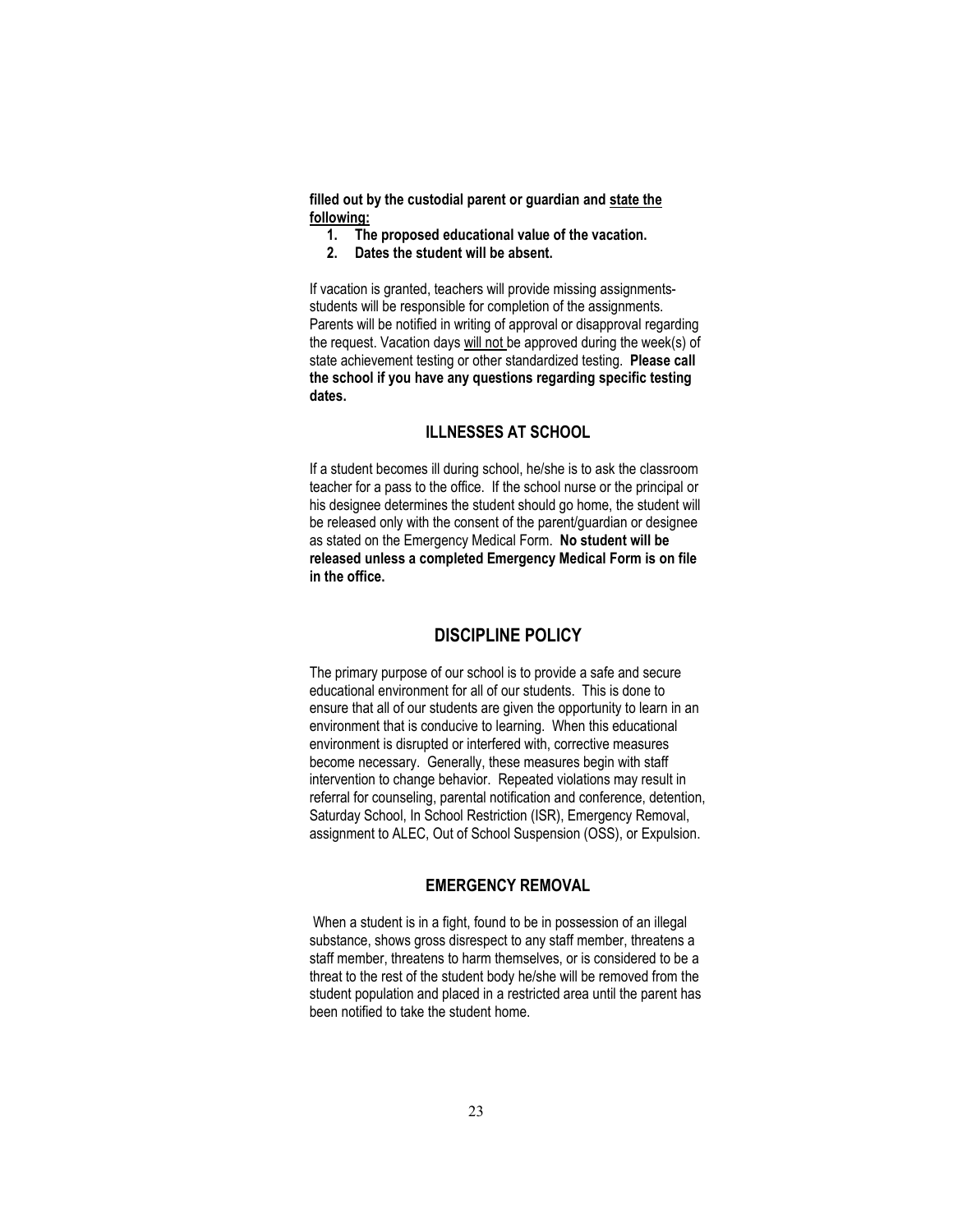#### **INTENT TO SUSPEND**

<span id="page-23-0"></span>When a student has been involved in or accused of a suspend-able offense, he/she will be given a letter of intent to suspend. This letter does not mean that the student will be suspended, but there is that possibility. The administration will collect evidence and make a decision as to guilt and punishment, usually within 72 hours. However, school administration is not limited to the 72 hours if more time is necessary to collect additional information.

## **DETENTION**

<span id="page-23-1"></span>Any staff member may assign detentions. Detentions are held Monday after school from 3:00 p.m. until 4:00 p.m. Detentions must be served within 10 school days of assignment.

## **IN-SCHOOL RESTRICTION**

<span id="page-23-2"></span>In-School Restriction is a self-contained program housed in the Middle School office. Students will receive assignments from their teachers and will earn full credit for all work completed. On days in which students are assigned to ISR, no participation in extra-curricular activities is permitted. Students removed from ISR due to poor behavior may be suspended out of school or expelled.

## **OUT OF SCHOOL SUSPENSION**

<span id="page-23-3"></span>When OSS is given to a student, no credit will be given for any work missed, and the days count as class absences. Students may not participate in nor attend any extra-curricular activities while on OSS.

#### **EXPULSION**

<span id="page-23-4"></span>Under some circumstances a student may be recommended to the Superintendent for expulsion. The student will not be allowed to come to school and will not earn course credits. The student may not participate in nor attend any extra-curricular activities.

#### **DUE PROCESS**

<span id="page-23-5"></span>Students have the right to a hearing with the principal. If the student feels that he/she did not receive due process for a disciplinary assignment to OSS, an appeal may be made to the Superintendent. (Appeals are for OSS only.)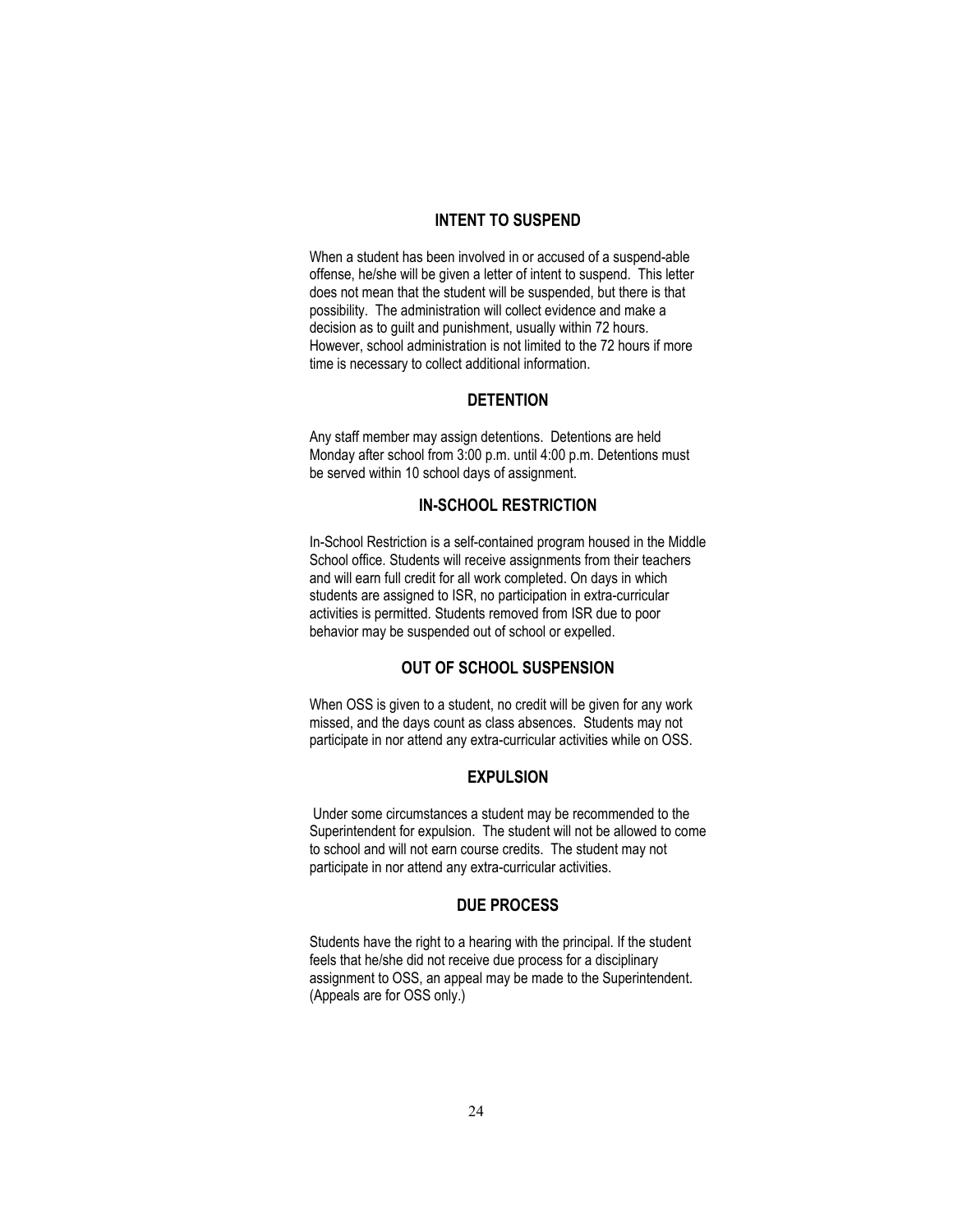A student shall not cause a disruption or obstruction to the school's operation by threat of the release or presence of any biological agent, hazardous substance, or poison, regardless of the circumstances of the threat. Because of the widespread terror (fear?) that such threats produce, it will be deemed to be of the most serious nature and will be punished accordingly. Emergency removal and permanent exclusion of the student from school premises, as well as expulsion, and permanent exclusion shall be considered as remedies for the punishment of such conduct. This will result in the loss of participation in any extracurricular school activities, as well as the loss of the right to be on any school premises.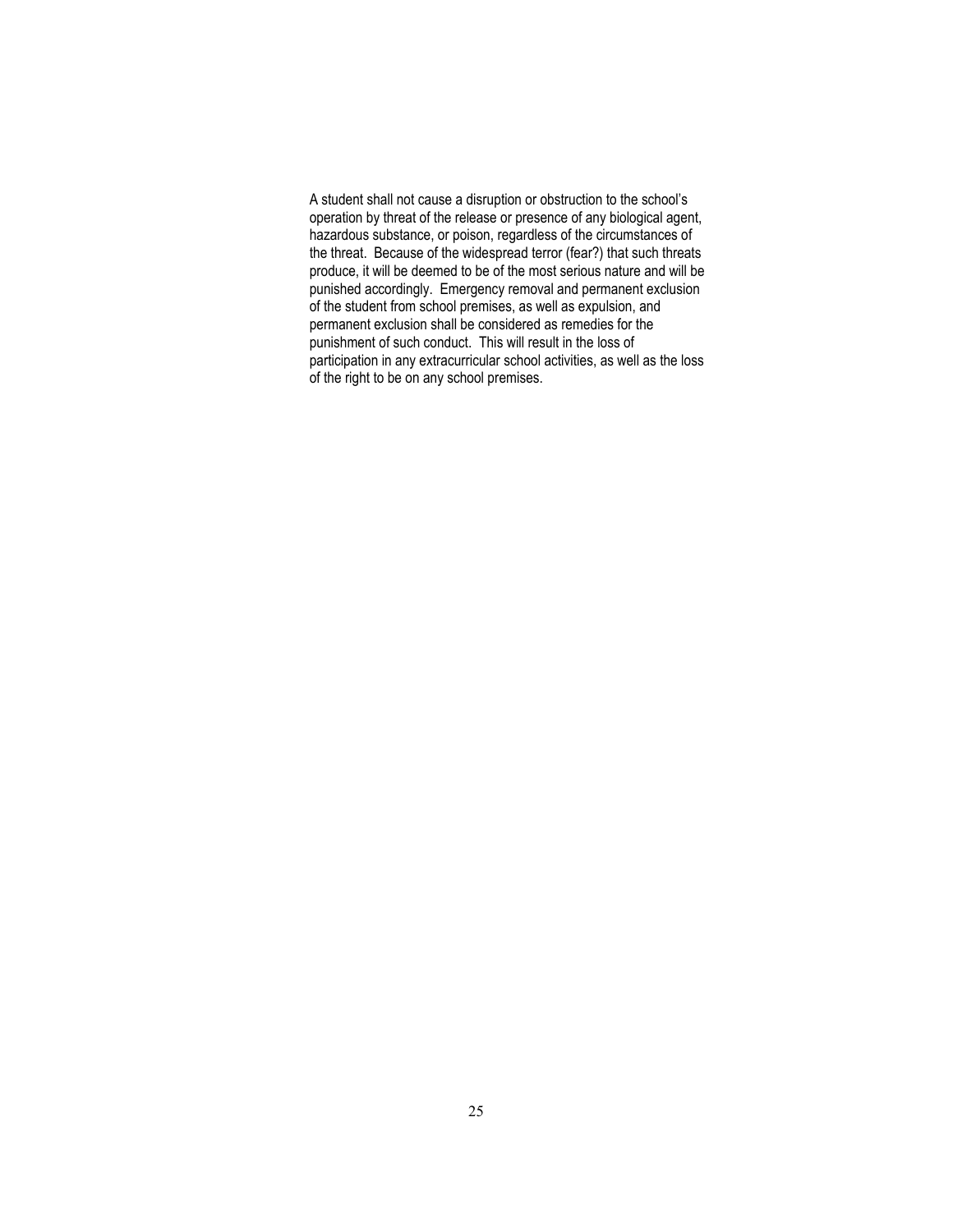|                                      | <b>OFFENSE</b>                                                                                                                                                                                                                                                                                                                                                                                                                                                                                                                                                                                                                                                                                                                                                                                                                                                                                                                                                   | <b>CONSEQUENCES</b><br>(One or more may<br>be awarded)                                                                                                                                  |
|--------------------------------------|------------------------------------------------------------------------------------------------------------------------------------------------------------------------------------------------------------------------------------------------------------------------------------------------------------------------------------------------------------------------------------------------------------------------------------------------------------------------------------------------------------------------------------------------------------------------------------------------------------------------------------------------------------------------------------------------------------------------------------------------------------------------------------------------------------------------------------------------------------------------------------------------------------------------------------------------------------------|-----------------------------------------------------------------------------------------------------------------------------------------------------------------------------------------|
| L<br>Е<br>٧<br>Е<br>L<br>0<br>N<br>Е | Not following Directions (includes classroom<br>$\bullet$<br>rules set by teacher)<br>Inappropriate Comment(s)<br>$\bullet$<br>Public Display of Affection<br>$\bullet$<br>Disorderly conduct<br>$\bullet$<br>Classroom or lunchroom disruption<br>$\bullet$<br>Hall Pass Violation<br>$\bullet$<br><b>Dress Code Violation</b><br>$\bullet$<br>Horseplay<br>$\bullet$<br>Possession of a cigarette lighter<br>$\bullet$<br><b>Electronic Device Violation</b>                                                                                                                                                                                                                                                                                                                                                                                                                                                                                                   | • Verbal Warning<br>• Call to Parent<br>• Recess/Lunch<br>Detention<br>• Detention<br>• Saturday School<br>· In School<br>Restriction<br>• Loss of Privileges<br>• Community<br>Service |
| Г<br>E<br>٧<br>E<br>L<br>T<br>W<br>0 | • Fighting or encouraging another student to<br>induce harm to anyone<br>• Causing harm to another person<br>· Insubordination, insolence, or disrespect to a<br>staff member or adult in charge<br>• Use of vulgar comments<br>• Threatening a staff member or student<br>• Degrading act(s) toward another person<br>• Gross sexual misconduct<br>• Harassment / intimidation<br>• Tobacco (possession or use of on school<br>property)*<br>• Vaping/vaping instruments are prohibited<br>• Lying to or about a staff member<br>• Leaving school/classroom without permission<br>• Theft or unauthorized possession of stolen<br>property or unauthorized removal of school or<br>private property<br>• Vandalism<br>• Internet violation<br>$\bullet$ Truancy<br>• Failure to serve detention/Sat. School<br>• Continual violation of school rules<br>• Continual belligerent behavior<br>• Cheating / Plagiarism<br>• Destruction or mistreatment of lockers | · In School<br>Restriction<br>· Out of School<br>Suspension<br>· Expulsion<br>• Or any of the<br>consequences<br>listed above                                                           |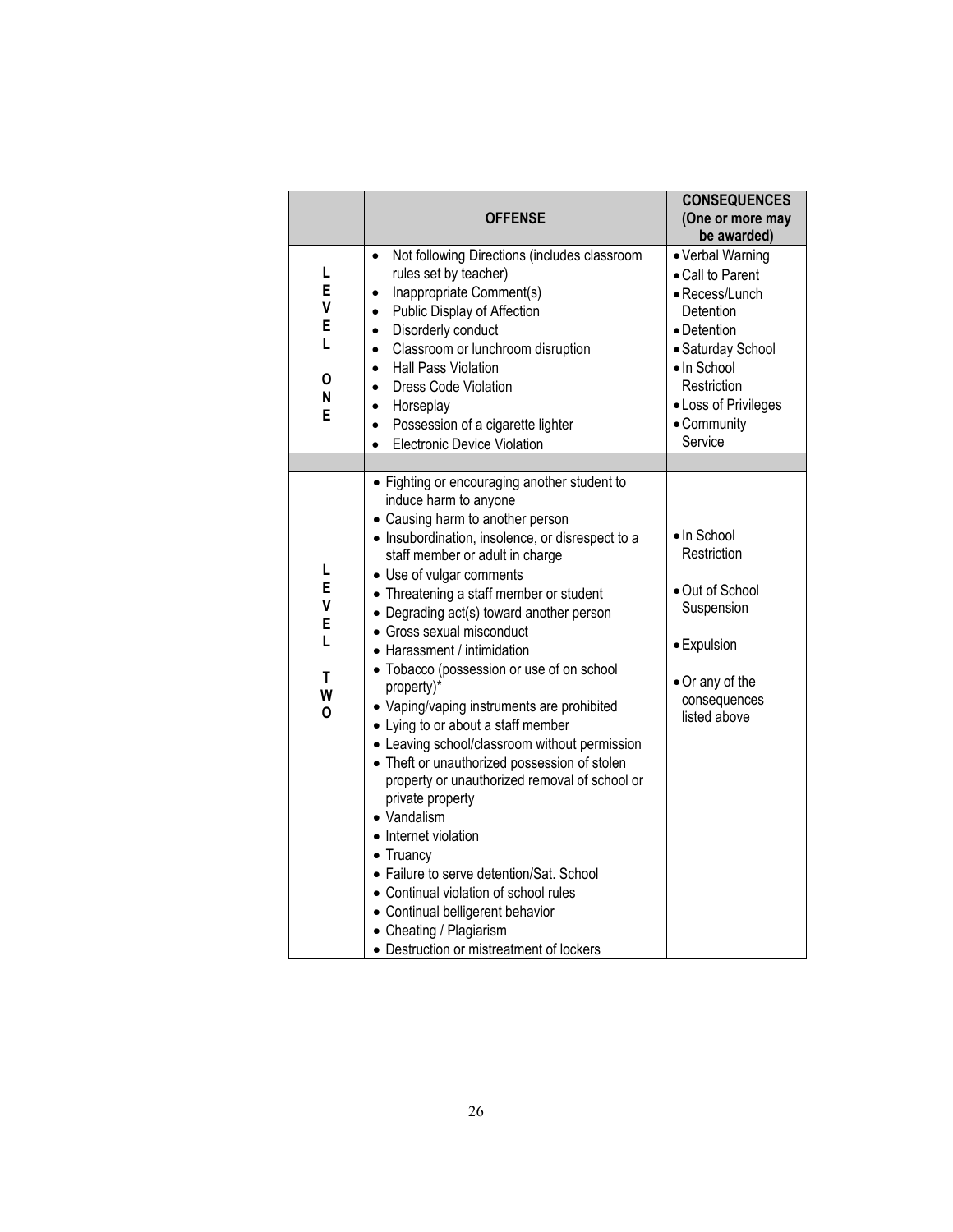|                                           | <b>OFFENSE</b>                                                                                                                                                                                                                                                                                                                                                                                                                                                                                                                                                               | <b>CONSEQUENCES</b><br>(One or more may<br>be awarded)                                                                                                                                                                                 |
|-------------------------------------------|------------------------------------------------------------------------------------------------------------------------------------------------------------------------------------------------------------------------------------------------------------------------------------------------------------------------------------------------------------------------------------------------------------------------------------------------------------------------------------------------------------------------------------------------------------------------------|----------------------------------------------------------------------------------------------------------------------------------------------------------------------------------------------------------------------------------------|
| L<br>E<br>V<br>E<br>Т<br>Н<br>R<br>E<br>E | • Possession of illegal drugs, copycat drugs, or<br>drug paraphernalia<br>• Selling or distribution of illegal or copycat<br>drugs<br>• Possession of alcohol<br>• Possession of a weapon<br>• Causing intentional physical injury to another<br>person<br>• Being under the influence of alcohol or illegal<br>drugs<br>• Committing an act which may induce panic<br>(such as calling a bomb threat, pulling a fire<br>alarm, or anything that may cause panic or be<br>interpreted as a threat toward the safety of<br>the school) or any involvement with such an<br>act | Assignment to ISR<br>• Expulsion<br>• Prosecution by<br>school and/or local<br>authorities<br>• Referral to an<br>appropriate agency<br>for rehabilitation,<br>counseling, or<br>treatment<br>• Or any of the<br>above<br>consequences |

- The administration reserves the right to increase disciplinary consequences.
- The discipline code applies to any school function both on and off school property.

\*As of March 2001, it is now illegal to "use, consume, or possess cigarettes, other tobacco products, or papers used to roll cigarettes." (O.R.C. 2157.87) – As per Ottawa County Juvenile Court

First Offense:

- Mandatory attendance at a smoking education program
- \$100 fine

Subsequent Offenses:

- Increase in fine
- 20 hours of community service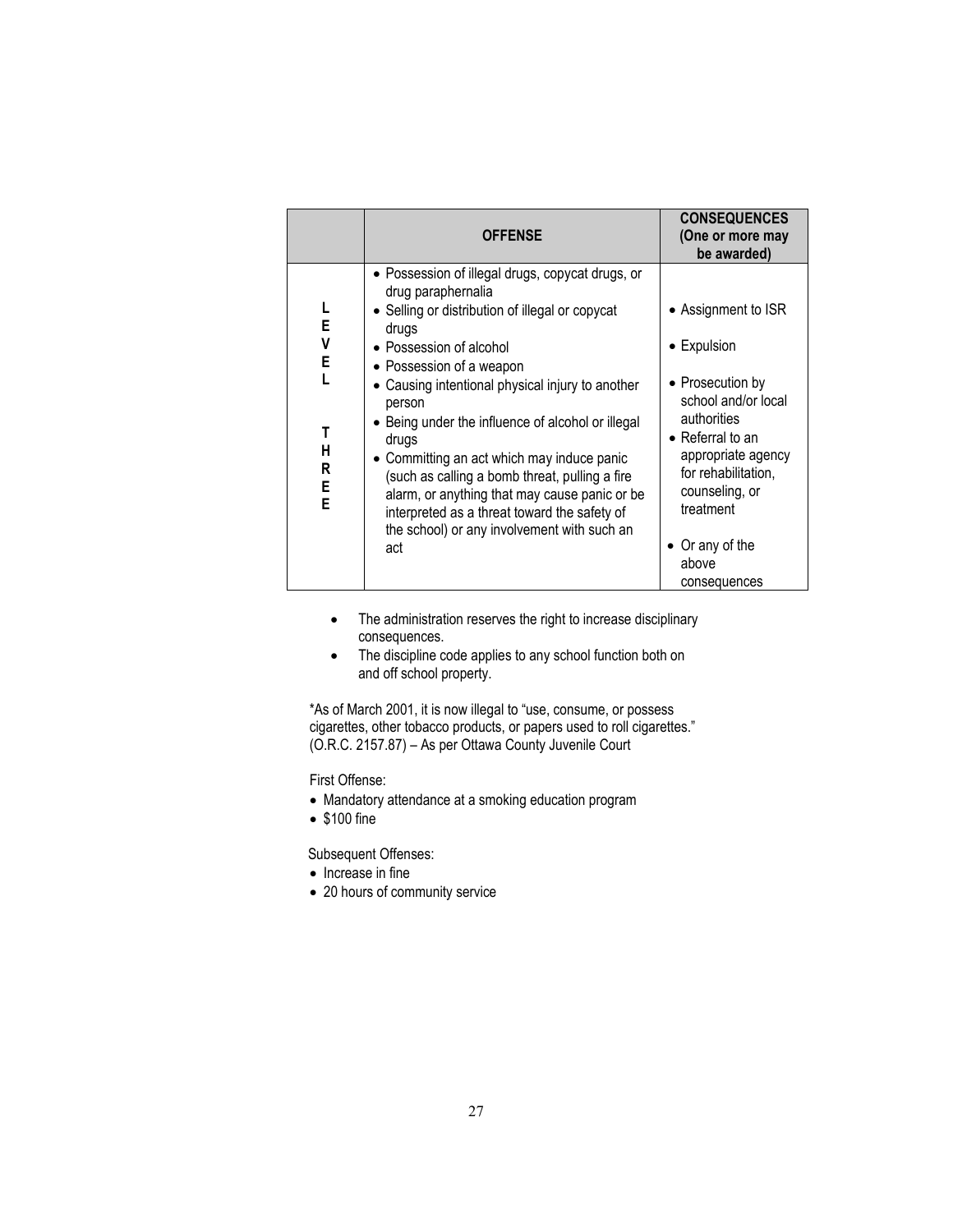## **CHEATING OR PLAGIARISM**

<span id="page-27-0"></span>Cheating will not be tolerated. Cheating may jeopardize a student's membership in some extracurricular activities. The policy for cheating is listed below and is cumulative per subject area.

| 1 <sup>st</sup> Offense | 0% for the assignment/test, one hour detention,   |
|-------------------------|---------------------------------------------------|
|                         | and parent notification.                          |
| 2 <sup>nd</sup> Offense | 50% (F) for the nine week grade, two hours of     |
|                         | detention and parent notification.                |
| 3rd Offense             | 50% (F) for the semester grade, assignment to ISR |
|                         | for the remainder of the semester (minimum 10)    |
|                         | days), and parent notification.                   |

Students who violate the cheating and plagiarism section cannot earn any academic honors in the grading period in which the violation occurs. Students could lose their opportunity to attend the Kalahari Top Ten trip if multiple cheating/plagiarism infractions occur within the school year.

## **STUDENT INFORMATION**

## **ACTIVITIES**

<span id="page-27-2"></span><span id="page-27-1"></span>Students are encouraged to join extra-curricular activities, where they can have fun, make new friends, pursue special interests or develop academic or athletic skills at Danbury. Extra-curricular activities take time. The students must be aware of this and plan accordingly. **Those who miss practices, rehearsals, meetings, etc. damage the welfare and performance level of the organization.** Regular school rules cover all activities.

Danbury offers the following athletic programs and clubs. Membership in some will be on a selection basis.

Academic Challenge Team, Power of the Pen, Class Officers, Student Council Members, Basketball, Football, Track, Cross Country, Volleyball, Athletic Statistician.

## **STUDENT COUNCIL**

<span id="page-27-3"></span>Each class elects members of the Student Council. A Student Council member may not be a class officer. As the student governing body, the council discusses concerns of the student population and brings proposals to the middle school principal for consideration.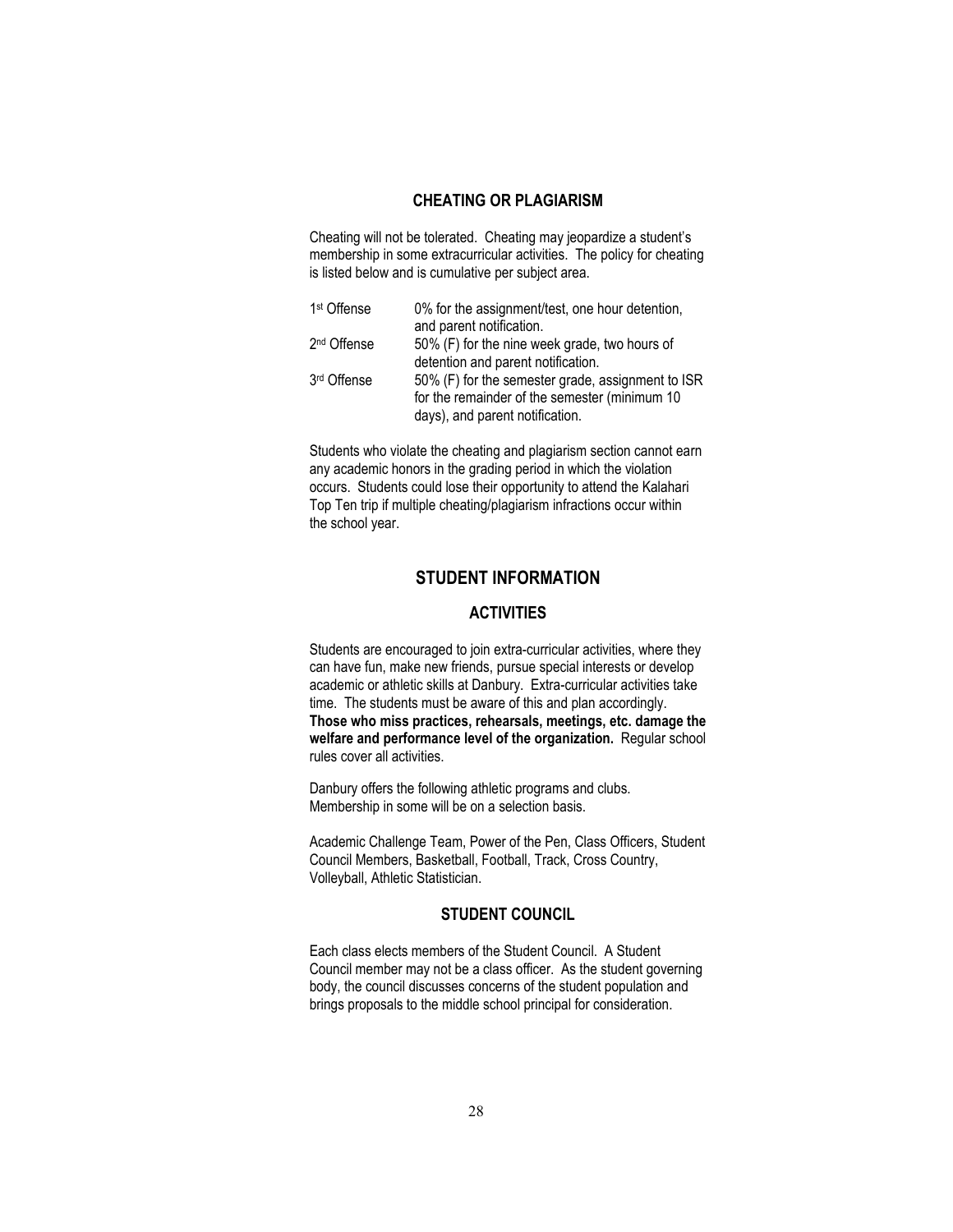## **ASSEMBLIES - PEP RALLIES - SPECIAL EVENTS**

<span id="page-28-0"></span>Students are expected to show proper behavior during assemblies. Giving performers and guest lecturers our attention and respect is expected of all Danbury students. Failure to be polite and respectful may result in suspension from all assemblies, special events, and pep rallies for the remainder of the school year. Disciplinary action will be taken.

#### **FIELD TRIPS**

<span id="page-28-1"></span>All school regulations apply during field trips. Students must comply with rules and regulations set by the chaperones. Students may have field trip privileges taken away for discipline code violations.

#### **CEDAR POINT TRIP**

In order for students to attend the end-of-year Cedar Point trip (grades 6, 7 & 8) the following criteria must be met:

- No "F's" on report card at the time of permission slips being sent home. (any class on the report card counts)
- No more than 1 detention (or 2 lunch detentions); disqualified at 2 detentions/ 4 lunch detentions
- No suspensions out-of-school
- No ISR- due to behavioral reasons

## **WORK PERMITS**

<span id="page-28-2"></span>Permits for students under the age of 18 are available in the high school office.

## **GUIDANCE INFORMATION**

## **ADMISSIONS AND WITHDRAWALS**

<span id="page-28-4"></span><span id="page-28-3"></span>Any student enrolling at Danbury Middle School must furnish:

- Birth certificate
- Immunization records
- Proof of residence or Open Enrollment Acceptance
- Proof of legal custodial parent/guardian at the time of enrollment before admission can be approved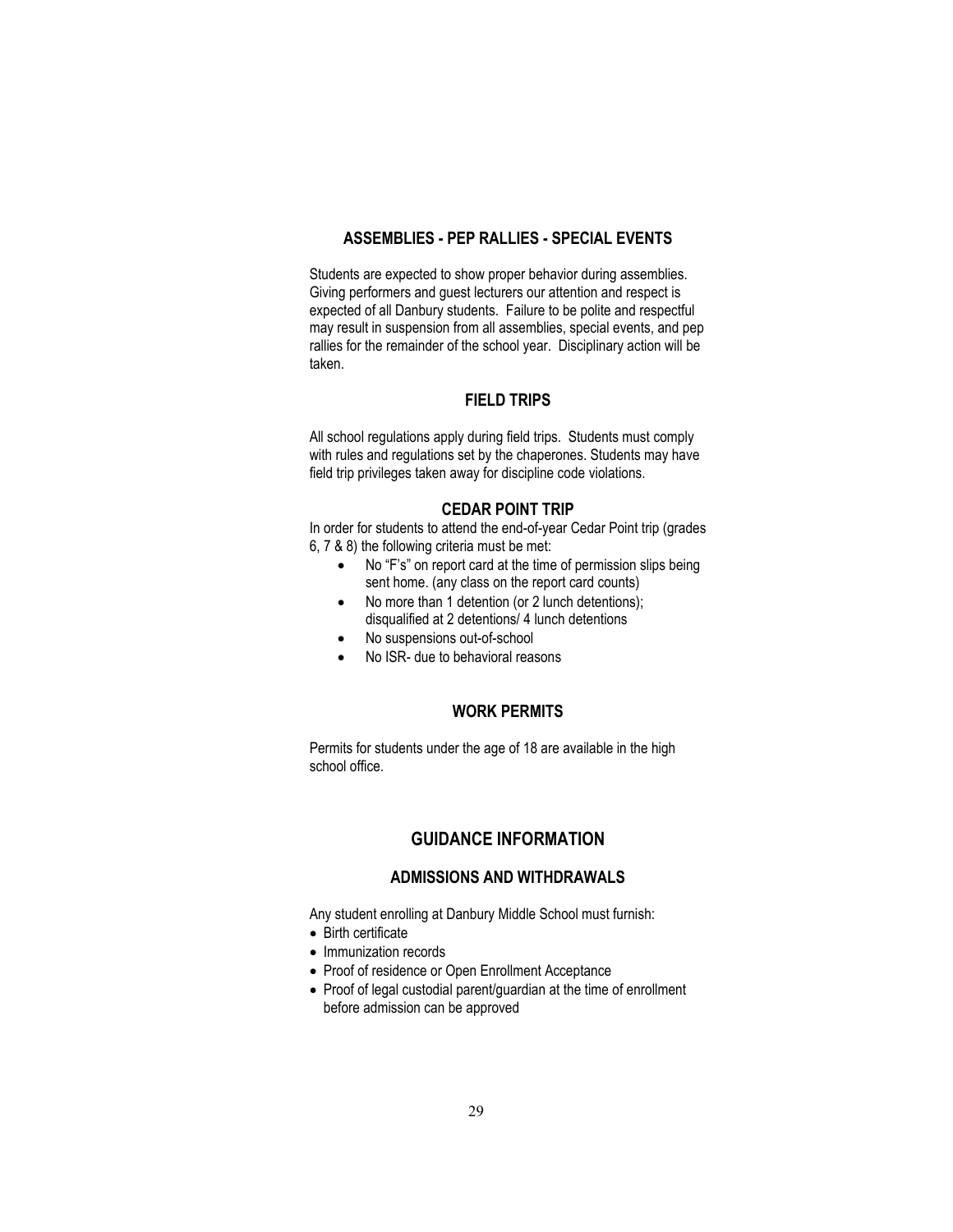- To transfer to another school the student must:
- 1. Report to the middle school office and personally give the reason for withdrawal.
- 2. Have parents or legal guardians sign the withdrawal form for all students under 18.
- 3. Return all books and materials to classroom teachers and/or school library.
- <span id="page-29-0"></span>4. Pay all bills, and fulfill all financial obligations before an official transcript will be released.

#### **GRADES**

#### **PROGRESS REPORTS**

• All students will receive progress reports halfway through each grading period.

#### **GRADE CARDS**

• Nine-week report cards will be mailed to the student's home one week after the end of each grading period.

## **INCOMPLETE GRADES**

• Students are expected to complete assignments in a timely manner. Sometimes students receive an incomplete grade if they have excused absences and have not completed their make-up work. All incomplete grades will become F's two weeks after the end of the grading period.

## **PROGRESS BOOK**

<span id="page-29-1"></span>In addition to progress reports and nine week grade reports, parents and students will have access to their students' grades on-line through Progress Book. Progress Book is a web-based grade viewing system, which can be accessed by visiting the Danbury Local Schools web page (www.danburyschools.org). User accounts can be activated by contacting Danbury Middle School at (419) 798-2258. Once user accounts have been established, their accounts remain the same throughout their entire school career.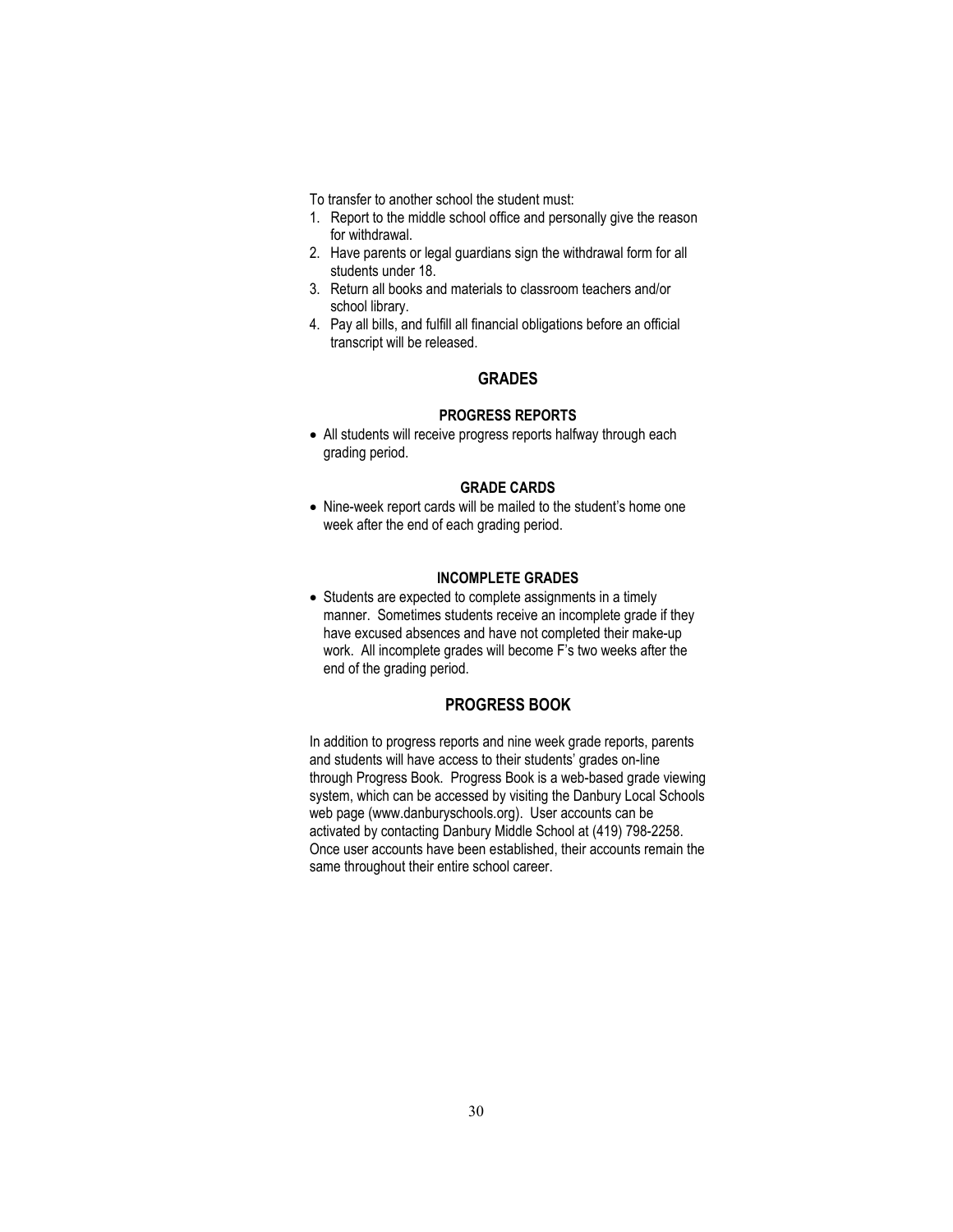| <b>GRADING SCALE</b> |  |  |
|----------------------|--|--|
|----------------------|--|--|

<span id="page-30-0"></span>

| Percentage                            | Grade | <b>Grade Points</b> |  |
|---------------------------------------|-------|---------------------|--|
| 100-94                                | Α     | 4.00                |  |
| 93-91                                 | А-    | 3.70                |  |
| 90-88                                 | B+    | 3.30                |  |
| 87-84                                 | B     | 3.00                |  |
| 83-81                                 | В-    | 2.70                |  |
| 80-78                                 | C+    | 2.30                |  |
| 77-74                                 | C     | 2.00                |  |
| 73-71                                 | C-    | 1.70                |  |
| 70-68                                 | D+    | 1.30                |  |
| 67-64                                 | D     | 1.00                |  |
| 63-60                                 | D-    | 0.70                |  |
| $59-0$                                | F     | 0.00                |  |
| <b>HIGH SCHOOL ACCREDITED CLASSES</b> |       |                     |  |

<span id="page-30-1"></span> Middle School students have the opportunity to take high school level classes for high school credit. These classes include, but are not limited to: Band, Spanish, Health, Algebra 1, and Studio Art & Design 1. If a middle school student receives a grade lower than a B- in any of the above classes (except band), they would have the right to re-take that class again during their freshman or sophomore year and replace their previous grade from that class.

#### **COLLEGE CREDIT PLUS (CCP)**

Ohio's new College Credit Plus can help you earn college and high school credits at the same time by taking college courses from community colleges or universities. The purpose of this program is to promote rigorous academic pursuits and to provide a wide variety of options to college-ready students. Taking a college course from a public college or university College Credit Plus is free. That means no cost for tuition, books or fees. If you choose to attend a private college or university, you may have limited costs.Danbury Local Schools offers courses for college credit from Bowling Green State University and the University of Findlay. The Danbury faculty members are approved and certified through these institutions.

- **In the event that a student withdrawals from a class after the college/university determined deadline or fails the class, the student is fiscally responsible to reimburse the school district at the regular tuition price.**
- **Off campus and online CCP students must provide their quarterly grades to the high school office no later than the Friday after the Danbury grading period**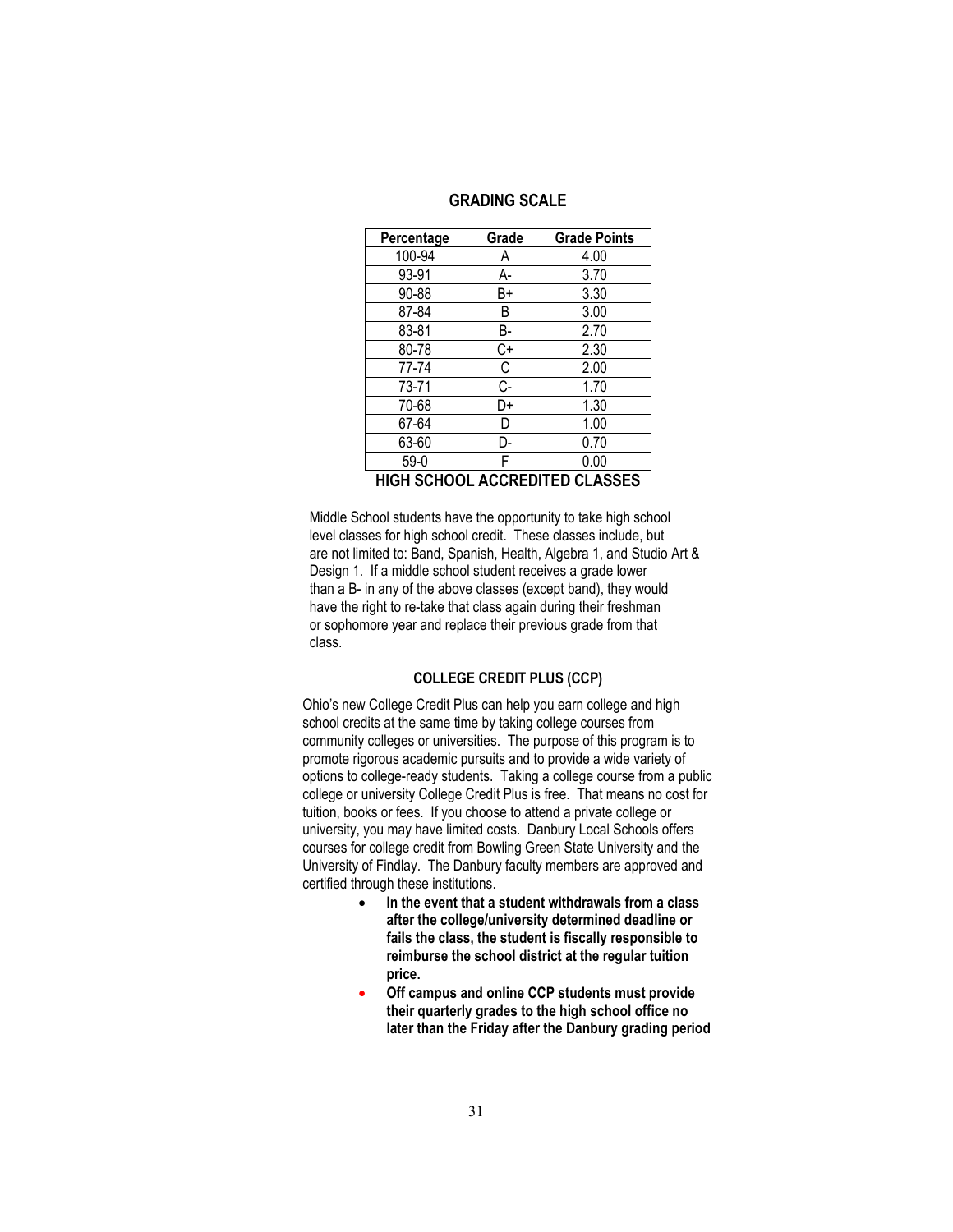**to be included on the honor roll lists sent to the local newspapers and to verify their athletic eligibility.** 

#### **HONOR ROLL**

- <span id="page-31-0"></span>• High Honors: a GPA of 3.7 or higher with no grade lower than a B-.
- Honor: a GPA of at least a 3.00 with no grade lower than a C-.
- Merit Roll: (2nd, 3rd, and 4th grading periods only) This is for students who do not qualify for either the honor or high honor roll. Students must improve their grade in at least two subject areas while maintaining previous grades in their other subjects. **Students may not have any failing grades.**

#### **LOSS OF CREDIT**

<span id="page-31-1"></span>If a student has exceeded his/her allowed absences for the semester and has lost credit for a course, he/she may apply for tutoring to make up the missed days. The Principal will determine if tutoring is applicable. Another solution to this situation would be mandatory attendance at summer school.

## **PROMOTION AND RETENTION**

<span id="page-31-2"></span>In order to be promoted from grade level to grade level, a student must pass a minimum of 75% of his/her core area classes (Language Arts, Mathematics, Science, Social Studies.) Students who fail to meet this criteria may be given the opportunity to attend summer school in order to be placed in the next grade level. The Superintendent will have the ultimate responsibility for determining retention or placement.

## **TALENTED AND GIFTED PROGRAM**

- <span id="page-31-3"></span>• The Danbury Local School District uses a three-part approach to identify students who perform or show potential for performing at high levels of accomplishment in the areas of superior cognitive ability, specific academic ability, creativity, and visual and performing arts.
- The District ensures that there are ample and appropriate scheduling procedures for assessments and reassessments. Referrals are accepted on an on-going basis. Referral forms can be found on the district webpage.

Also available are:

• *Identification of Children Who are Gifted*, describing the eligibility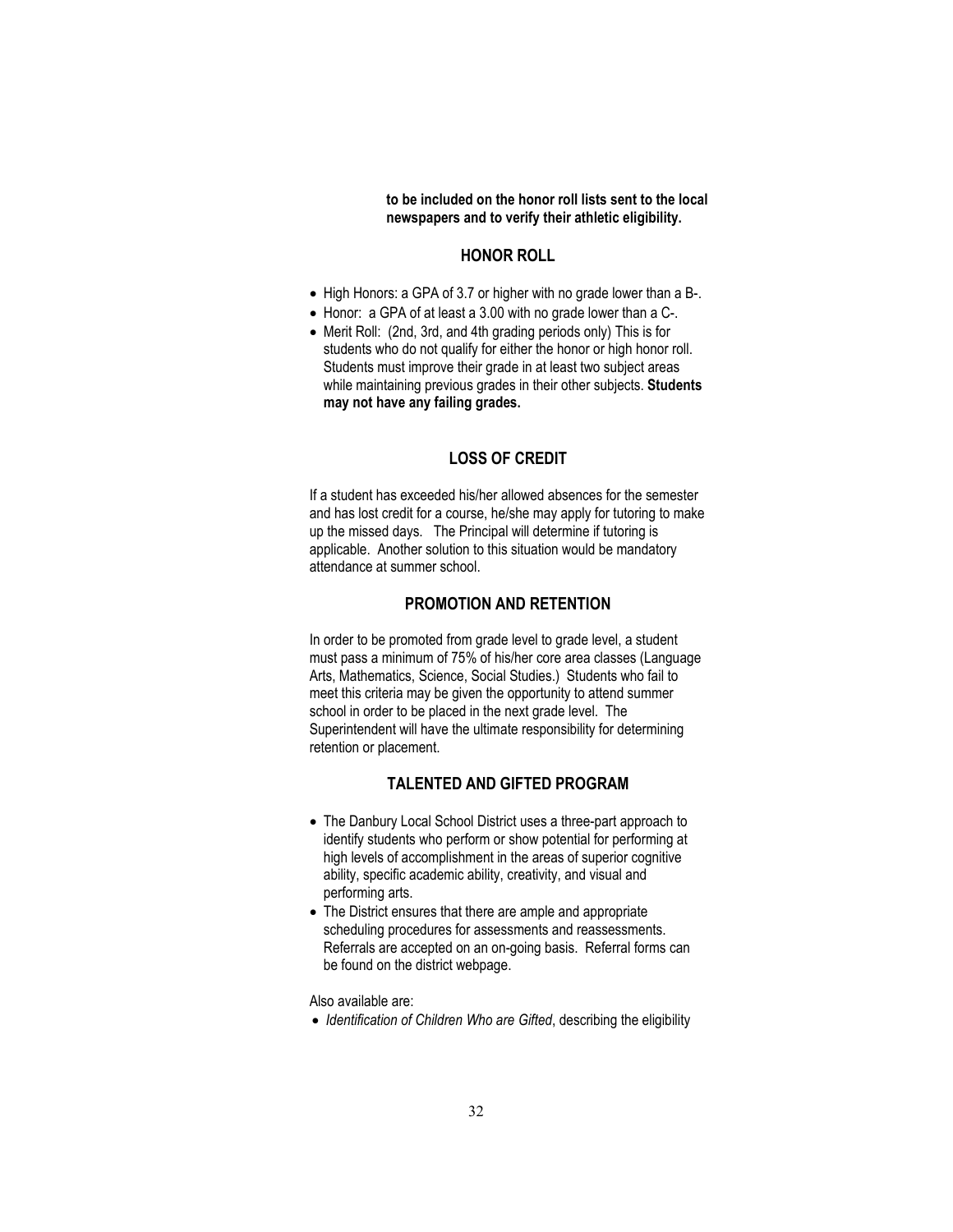criteria, the Identification plan, and the appeals process allowable by HB282.

- Assessment Instruments used by the District for Gifted Identification, which lists the instruments accepted by the Ohio Department of Education.
- This identification system follows the assessment process delineated in Amended House Bill 282, the Rule for Identification and Services for Children Who are Gifted effective July 1, 1999, and the recommended procedures by the Ohio Department of Education's Division of Gifted Education.

For further information regarding gifted identification, contact your building principal.

## <span id="page-32-0"></span>**RELEASE OF STUDENT PICTURES FOR DISTRICT PUBLICATION**

From time to time the district may want to print students' pictures in school publications (news releases, newsletters, or brochures) or on the website. If you do not want your child's picture included at any time, please provide the school with a written letter stating this.

## *FOR ANY INFORMATION NOT FOUND ON THESE PAGES CONTACT THE MIDDLE SCHOOL OFFICE.*